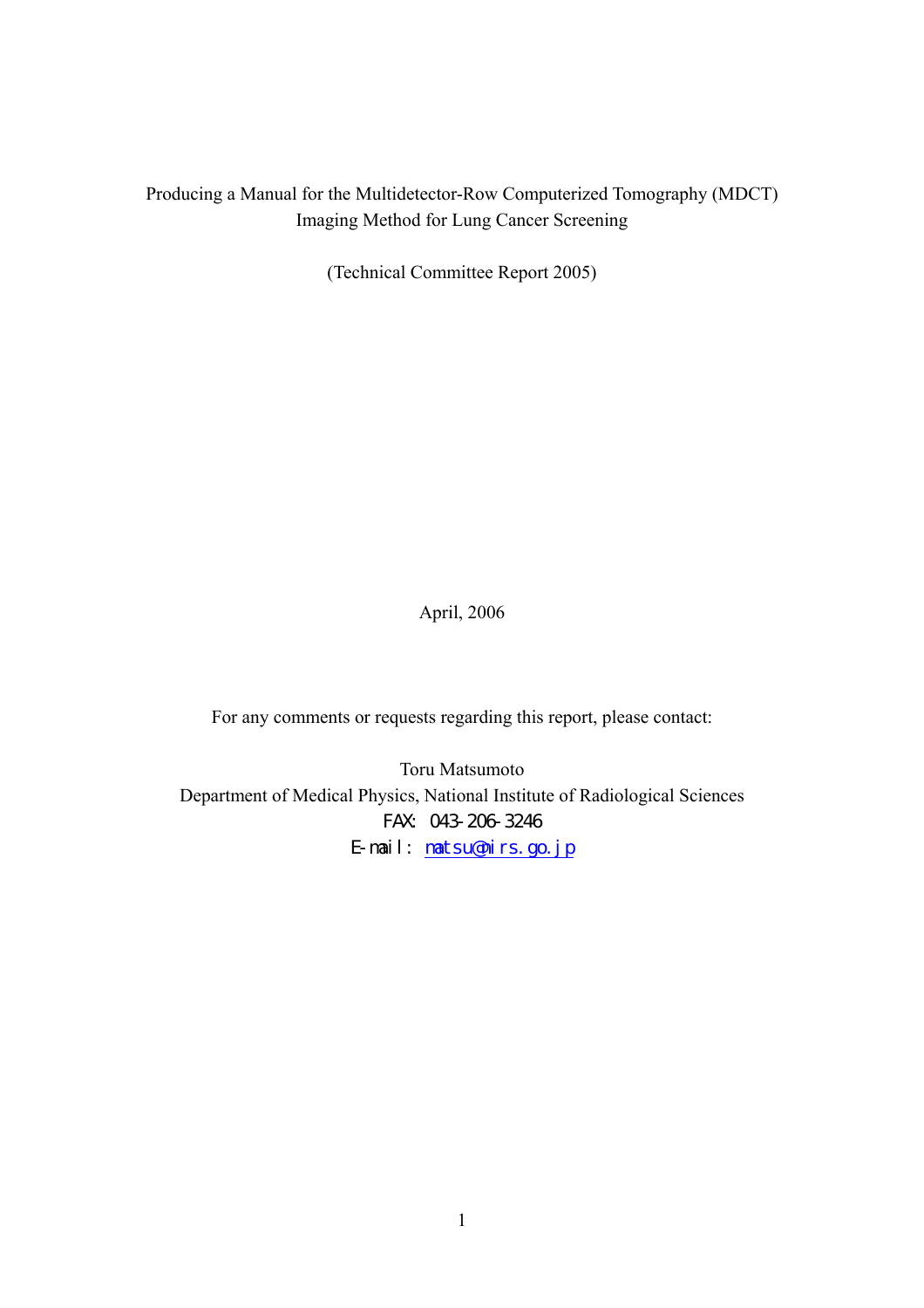# **Producing a Manual for the Multidetector-Row Computerized Tomography (MDCT) Imaging Method for Lung Cancer Screening**

#### **(Technical Committee Report 2005)**

Chairman of the Committee: Toru Matsumoto, Research Center for Radiation Protection, National Institute of Radiological Sciences

Members of Committee: Shigeki Ito, School of Health Sciences, Nagoya University

Hideaki Okamoto, Department of Diagnostic Radiation, Osaka Prefectural Center for Adult Diseases

Toshiyuki Takayama, Educational Instrument Division, Tokyo Branch, Kyoto Kagaku Co., Ltd.

Yukihiro Tsuda, Department of Radiology, Kanagawa Health Service Association Yoshimasa Nakamura, Department of Radiology, Tokyo Health Service Association Kanae Nishizawa, Department of Medical Physics, National Institute of Radiological Sciences

Kozo Hanai, Tochigi National Hospital, National Hospital Organization

Masao Matsumoto, Division of Health Sciences, Osaka University Graduate School of Medicine

Sadahisa Muramatsu, Department of Radiology, National Cancer Center Hospital East Shinichi Wada, School of Health Sciences, Faculty of Medicine, Niigata University

 Collaborators: Masahiro Suzuki, Research Center for Cancer Prevention and Screening, National Cancer Center

Shiho Gomi, Research Center for Cancer Prevention and Screening, National Cancer

 Tsuyoshi Murano, Research Center for Cancer Prevention and Screening, National Cancer Center

**Center** 

Junko Sekiguchi, CT Marketing Department, GE Yokogawa Medical Systems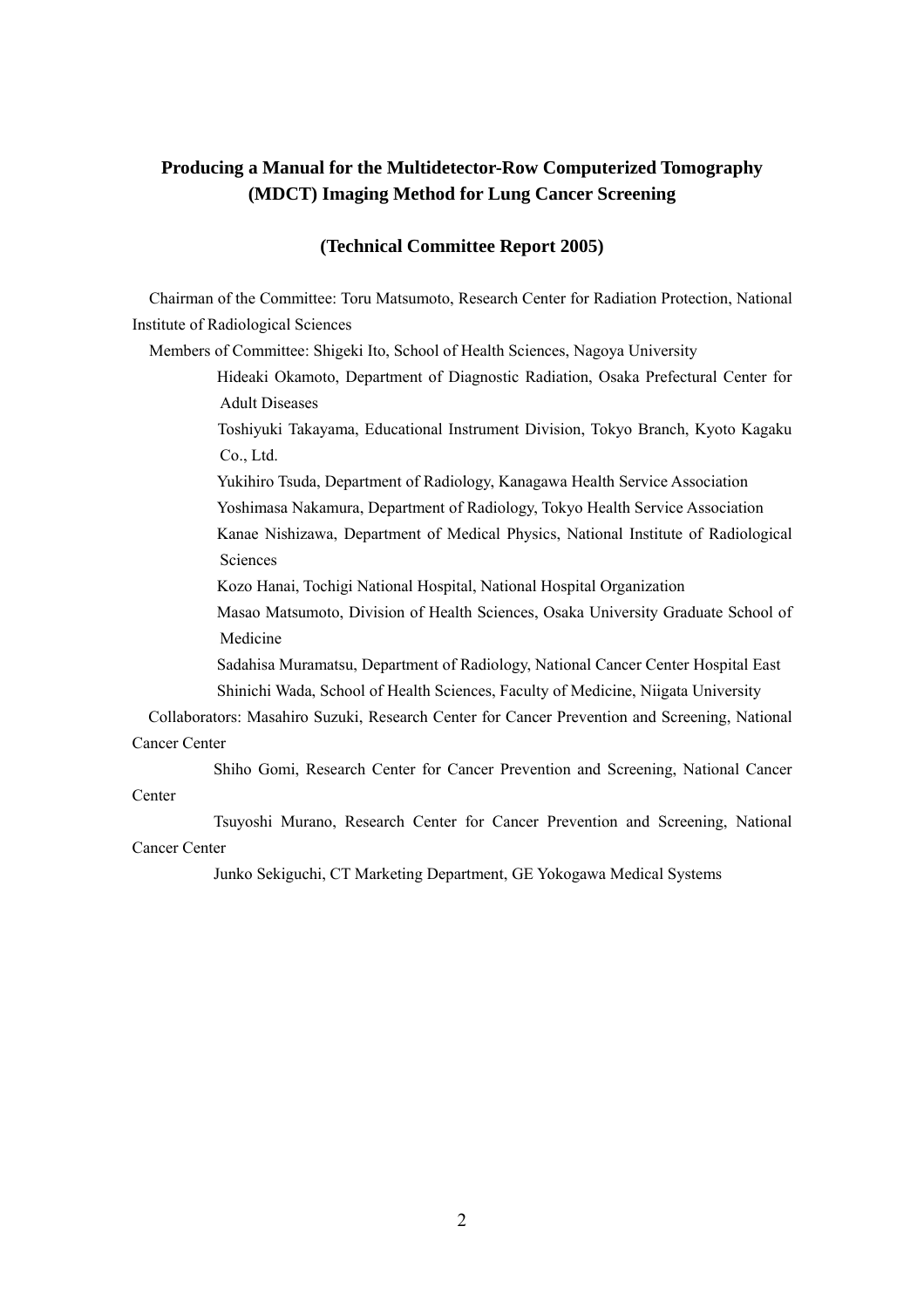## **1. Introduction**

Thanks to joint research with the Japanese Society of Radiological Technology (JSRT), the Technical Committee of the Japanese Society of Computerized Tomography Screening (JSCTS) has been producing a manual for single-detector CT (SDCT) and MDCT imaging methods and has published the results in the *Journal of the Japanese Society of CT Screening*, *Japanese Journal of Radiological Technology*, and both the JSCTS and JSRT websites.1)-5) The present report is a revision of the *Manual of MDCT Imaging Method 2004*. The table of contents of the manual and the authors for each chapter are as follows:

1. Introduction (Toru Matsumoto)

2. Multidetector-Row CT imaging conditions for lung cancer screening: Issues to be discussed to determine optimal imaging conditions (Ito)

- 3. Radiation dosimetry for MDCT screening (Nishizawa, Okamoto)
- 4. Control of image quality and radiation exposure (Muramatsu, Gomi, Takayama)
- 5. Equipment configuration of MDCT system (Masao Matsumoto, Okamoto)
- 6. Imaging method (Tsuda, Nakamura)
- 7. Quality control of X-ray CT system (Hanai)
- 8. MDCT Risk-Benefit analysis for lung cancer screening (Murano)
- 9. Terminology (Tsuda)

This manual is targeted for 4-row and 16-row MDCT scanners for screening among the ever-evolving variations of multi-functional MDCT scanners and is organized with the basic concept of "providing conditions of exposing examinees to less radiation than SDCT imaging from the previous manual." This report is the abridged version of the manual. We have paid attention to providing the latest technology. Practical knowledge of the CT imaging method discussed in Chapter 6 will be very useful for people and institutions currently performing CT screening, as well as those who plan to use it in the future. MDCT screening safety standards have been added to Chapter 8. In addition to enhancing the content of Chapters 2, 4, and 5, we will review the issues that are not currently standardized and will produce a detailed version, including experimental data to support the manual guidelines and publish the full text of these results on the JSCTS website.

This report is the culmination of a joint project with the JSRT Scientific Committee (Chairman: Tsukasa Yoshitomi) Research and Survey Group (Leader: Toru Matsumoto). We would like to thank all of the people who have provided support to this project.

#### References

- 1) http://www.thoracic-CT-screening.org
- 2) http://www.jsrt.or.jp
- 3) Matsumoto, T., Ito, S., Okamoto, H., et al. Manual of CT Imaging for Thoracic Screening –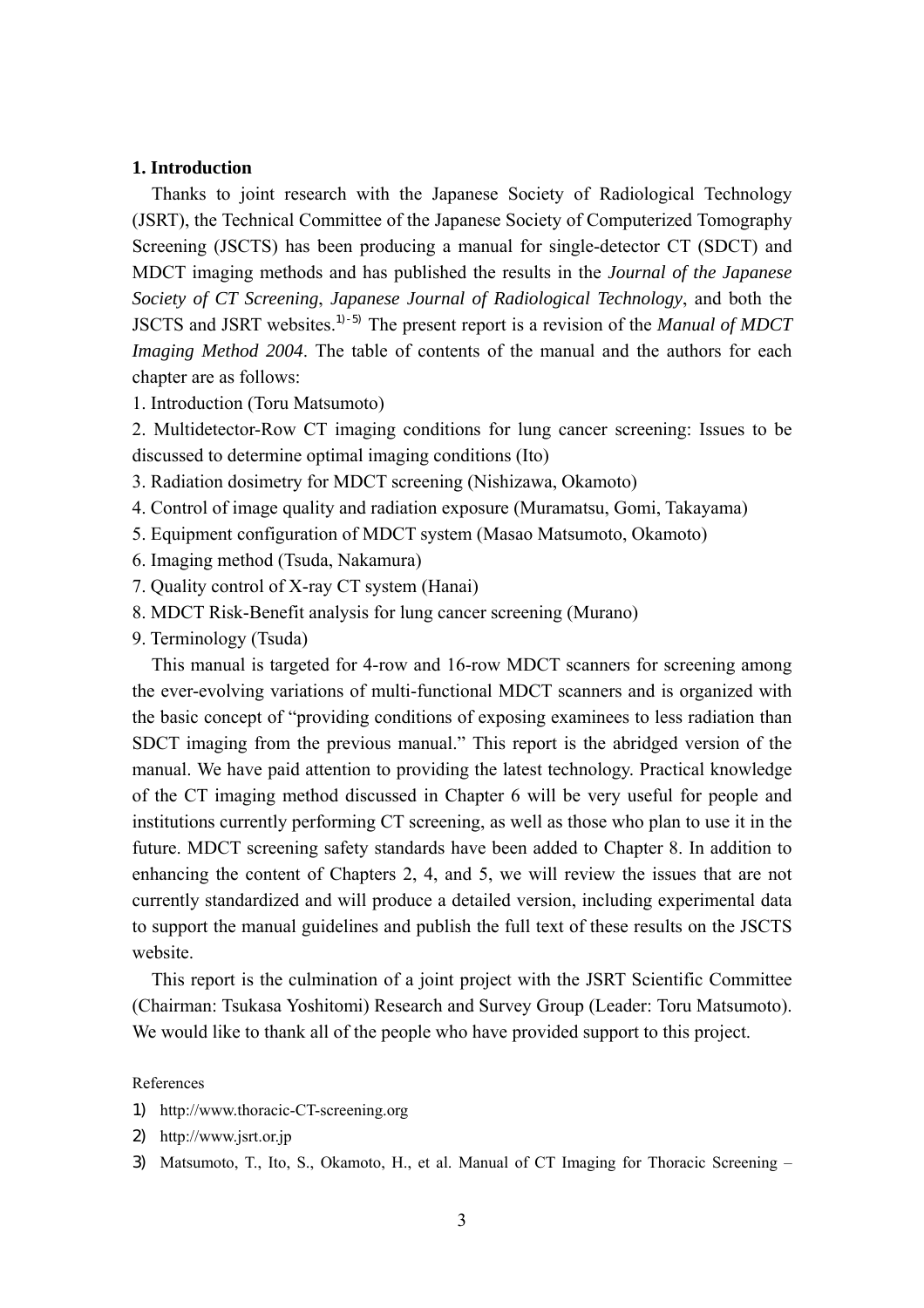Targeted for Single-Slice CT. *Journal of the Japanese Society of CT Screening* 11(3): 228-243, 2004 (in Japanese)

- 4) Nakamura, Y., Ito, S., Okamoto, H., et al. Report from the Scientific Research Group The Report from the Study Group of the Quality Control Manual of Thoracic CT Screening. *Japanese Journal of Radiological Technology* 60(5): 686-688, 2004 (in Japanese)
- 5) Matsumoto, T., Ito, S., Okamoto H., et al. Production of the Manual of MDCT (Multidetector-row CT) Imaging Method for Lung Cancer Screening. (Technical Committee Report 2004) *Journal of the Japanese Society of CT Screening* 12(2): 245—264, 2005 (in Japanese)
- 6) Matsumoto, T., Ito, S., Okamoto H., et al. Report from the Scientific Research Group A Study of the Guideline of MDCT-imaging Method for Lung Cancer Screening. *Japanese Journal of Radiological Technology* 62(3): 381-375, 2006 (in Japanese)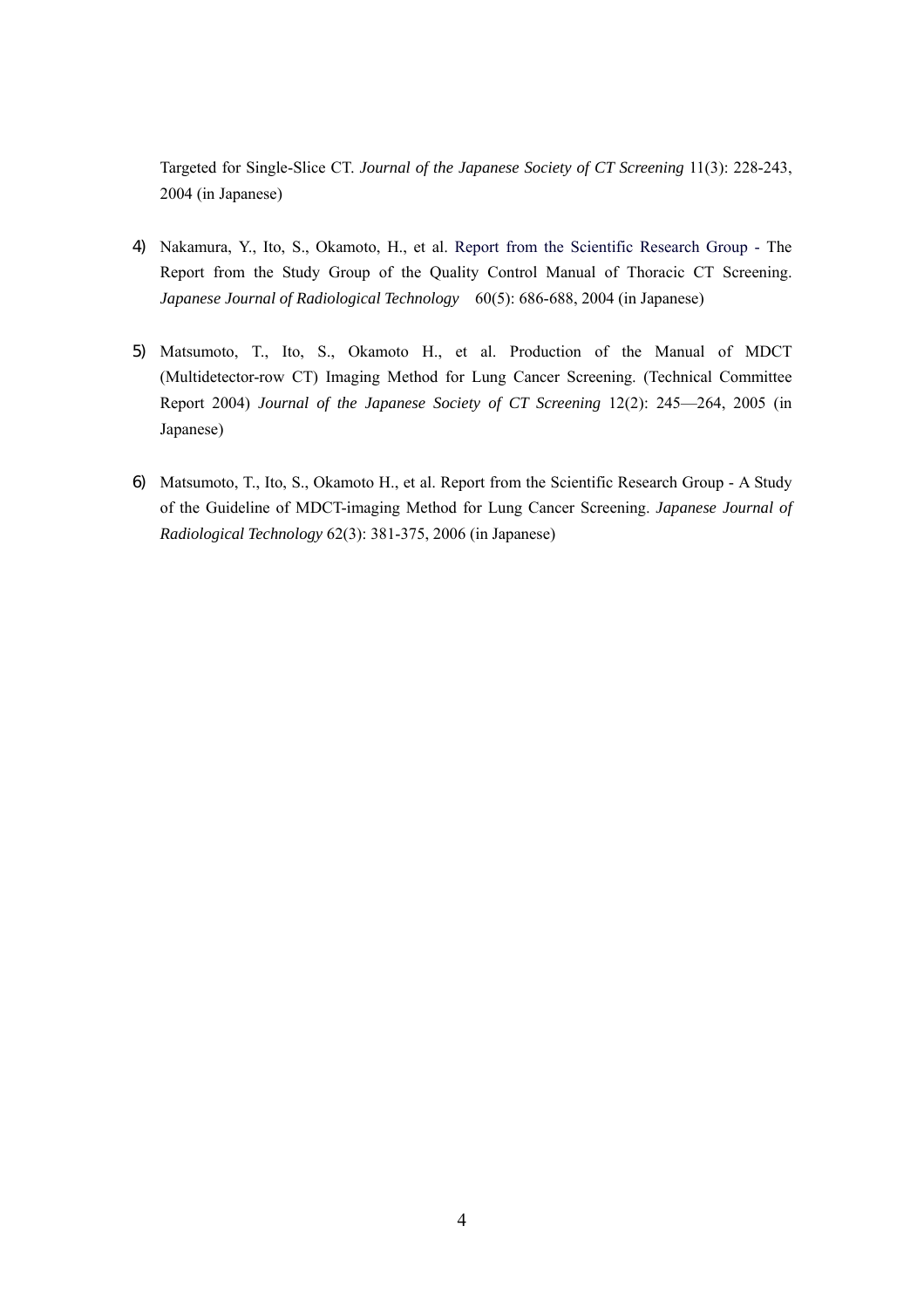# **2. Multidetector-Row CT imaging conditions for lung cancer screening: Issues to be discussed to determine optimal imaging conditions**

## *2-1 Basic policy to determine MDCT imaging conditions for lung cancer screening*

 As is the case with single-detector row CT (SDCT), the fundamental principle is "acquiring images that allow you to reliably identify solid pulmonary nodules with a diameter of not less than 5 mm and ground-glass pulmonary nodules with a diameter of not less than 10 mm, with the minimum radiation dose within one breath-holding period." In addition, it is necessary to acquire images with at least the same radiation dose as that of the standard imaging conditions of the present SDCT.

 The issues discussed in the SDCT for lung cancer screening are as follows. (1) About 5-10% of nodules with a diameter of 5-10 mm can be overlooked. (2) The percentage of examinees who require reexamination due to inaccurate evaluation of nodule size and characteristics is comparatively high. It is desirable that these points be addressed in MDCT screening, with precise measurement of the size of uncalcified nodules with a diameter of 5-10 mm to replace the first thin-slice CT screening criterion at follow-up.

#### *2-2 Setting the MDCT imaging conditions for lung cancer screening*

 In this report, when a value of *table feed (mm/rotation) / whole detector thickness* is around 1.5, the setting is referred to as "high pitch." Settings with a value of around 1 and 0.7 are referred to as "median pitch" and "low pitch," respectively. Tables 1 and 2 show the imaging conditions to acquire images of whole lung field (30 cm) within 15 s by 4-row and 16-row MDCTs with a speed of 0.5 s/rotation and the measured results of radiation dose and noise by utilizing Aquilion (Toshiba) under these conditions. When the 30 cm field in the cranio-caudal direction is acquired under the imaging conditions, the detector thickness is 5 mm, pitch 2 (table feed 10 mm/rotation), and tube current 50 mA (25 mAs) in the same type of SDCT. The manufacturer's nominal value of weighted CT dose index (CTDIw) is 1.1 mGy. Consequently, it would appear the reference values are 50 mA (25 mAs) for high pitch, and 25-35 mA and 12.5-17.5 mAs for median pitch and low pitch, respectively. Moreover, to acquire images with constant image quality over the whole lung field, application of the technology to control the tube current in the X-Y and Z axes is more important for MDCT with thin detector thicknesses.

 Even if thinner slices can be acquired, imaging conditions causing significant dose increases are undesirable for screening. According to our measurements, a detector thickness of 0.5 mm should not be adopted because it enhances over-beaming and deteriorates dose efficiency and results in a higher noise level.

 Setting the detector thickness should be considered as follows. When the role of screening CT is confined to no oversight of nodules not less than 5 mm and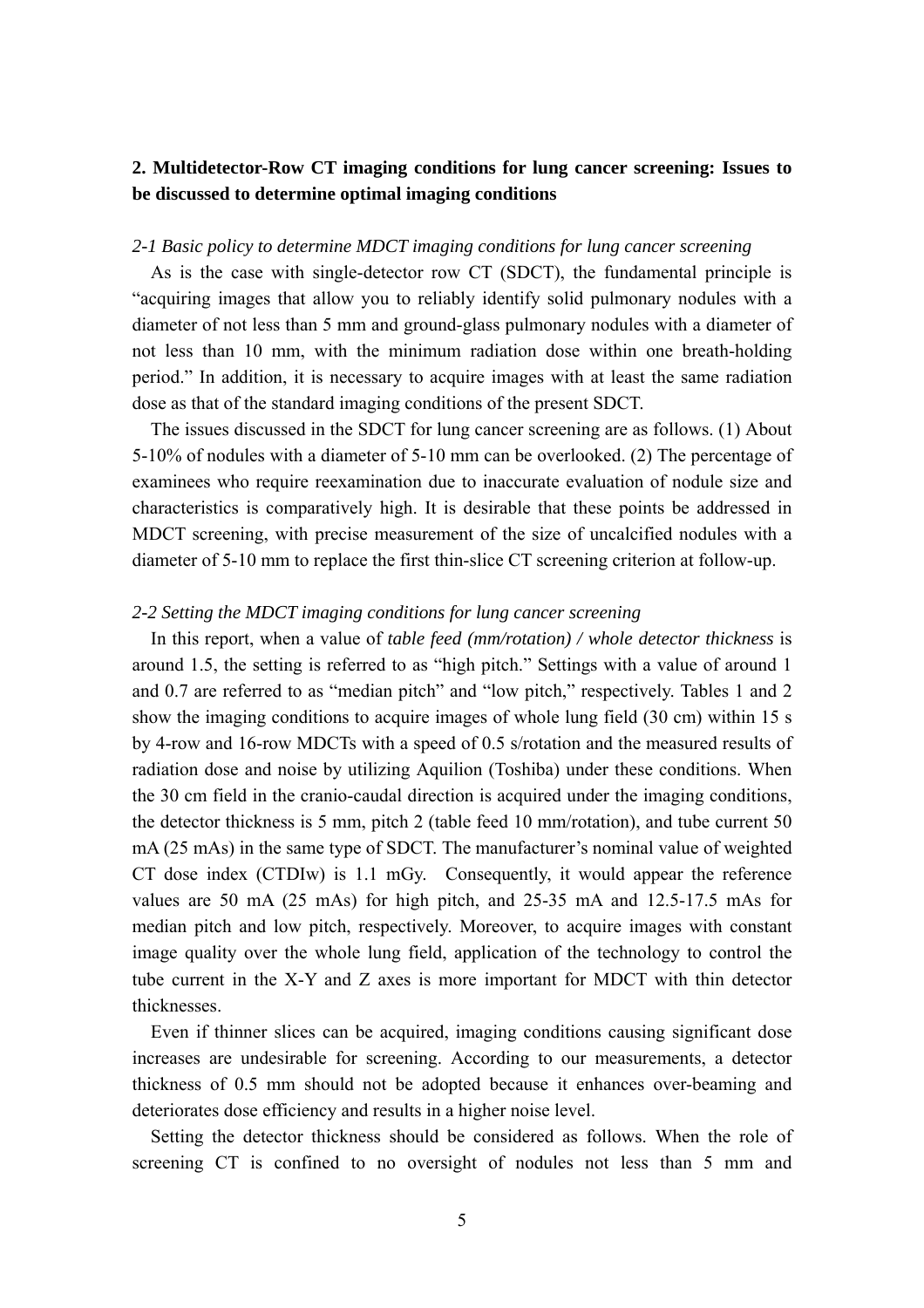determination of whether the nodule size is larger than 5 mm with prominent calcification, and the images are acquired with a comparable dose of radiation, smaller detector thicknesses increase noise levels and acquisition times with the same image reconstruction thickness. For this reason, detector thicknesses of 2-2.5 mm may be appropriate. Additionally, detector thicknesses of 4-5 mm are considered to be appropriate for 4-row CT.

 In contrast, if the purpose of CT screening is to eliminate the first thin slice CT by evaluating the size and characteristics of the nodule precisely, it is desirable to use detector thicknesses of 2-2.5 mm for 4-row CT and 1-1.25 mm for 16-row CT. Although this method has the advantage of lessening examinee burden due to reexamination, there are some issues needing to be solved. It is necessary to determine if the images with high noise level that are acquired with low radiation dose can provide the same information as that of regular thin-slice CT. In addition, software that can measure the size of 5-10 mm diameter nodules precisely and repeatedly is required. It is also necessary that this software works precisely with low-dose images for screening and to acknowledge the effects that differences between detector thickness and image reconstruction thickness can have on measurement accuracy.

 According to our basic evaluation of the pitch setting, when radiation dose and detector thickness are constant, high pitch causes (1) high noise level, (2) larger measurement error of dummy tumor diameter, and (3) deteriorated visual evaluation of dummy tumor. For this reason, it may be advisable to set the pitch lower when the detector thickness is 4-5 mm for 4-row CT and 1-1.25 mm for 16-row CT.

 Regarding the image reconstruction setting, image reconstruction with a 5 mm thickness and 5 mm interval is realistic for film reading. In contrast, although image reconstruction with a 3 mm thickness and 3 mm interval seems realistic for monitor reading, further evaluation is required, considering the loads of image reading and storage. Moreover, if replacing the first thin slice CT with the screening CT is intended (as described earlier), some measures need to be implemented because reconstruction of thin slice images over the whole lung field causes too large of a load.

 Because of the difficulty in deciding MDCT imaging condition standards for lung cancer screening, evaluating the optimal imaging conditions for each medical institution is necessary, considering the issues described above and the characteristics of the screening.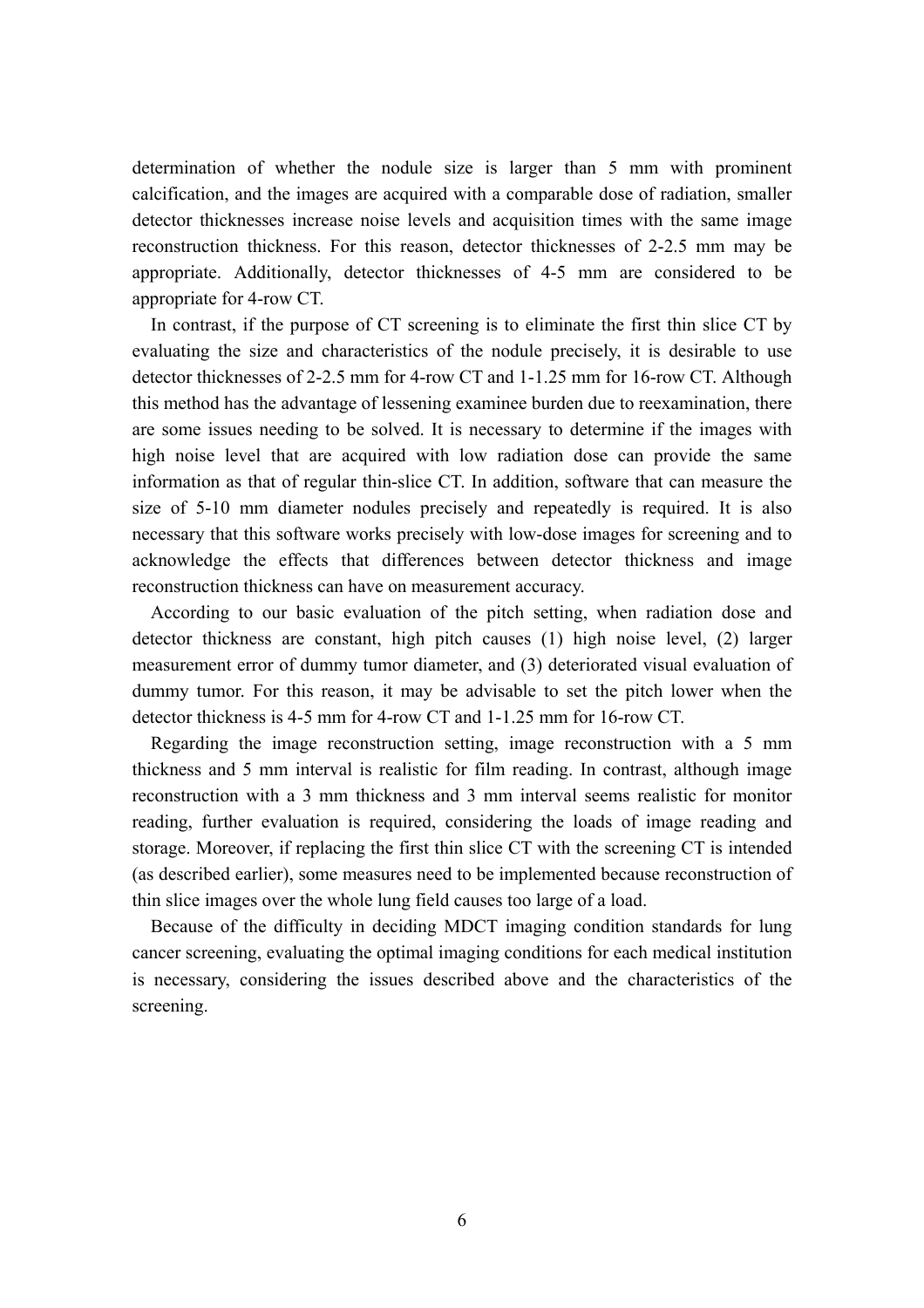| thickness 4<br>Detector     |       |      | 2     |
|-----------------------------|-------|------|-------|
| (mm)                        |       |      |       |
| Pitch factor $*1$           | 1.375 | 0.75 | 1.375 |
| Tube current (mAs)          | 25    | 12.5 | 20    |
| $CTDIw$ (mGy)               | 1.30  | 1.30 | 1.24  |
| Noise ratio $*2$            | 1.0   | 1.15 | 1.23  |
| Acquisition time $(s)^{*3}$ | 6.8   | 12.5 | 136   |

Table 1 Measurement results of radiation dose and noise level for 4-row MDCT (reference value of Aquilion; Toshiba)

\*1: table feed (mm/rotation) / whole detector thickness

\*2: Ratio to the conditions with minimum noise level

\*3: Assume scan length of 300 mm

Table 2 Measurement results of radiation dose and noise level for 16-row MDCT (reference value of Aquilion; Toshiba)  $\overline{\phantom{0}}$ 

| thickness<br>Detector        | 2      | 2      |        |        |        | 0.5    |
|------------------------------|--------|--------|--------|--------|--------|--------|
| (mm)                         |        |        |        |        |        |        |
| Pitch factor <sup>*1</sup>   | 0.9375 | 0.6875 | 1.4375 | 0.9375 | 0.6875 | 1.4375 |
| Tube current (mAs)           | 17.5   | 12.5   | 25     | 17.5   | 12.5   | 22.5   |
| $CTDIw$ (mGy)                | 1.36   | $*4$   | 1.30   | $*4$   | $*4$   | 1.31   |
| Noise ratio $*$ <sup>2</sup> | 1.0    | 1.06   | 1, 27  | 1.11   | 1, 2   | 1.49   |
| Acquisition<br>time          | 5      | 6.5    | 6.5    | 10     | 136    | 13     |
| $(\sec)^{*3}$                |        |        |        |        |        |        |

\*4: To get the same radiation dose, the conditions for dose measurement were set to approximate the value of *tube current* × *acquisition time*, but the dose is slightly lower for low pitch due to the restriction of the tube current selection.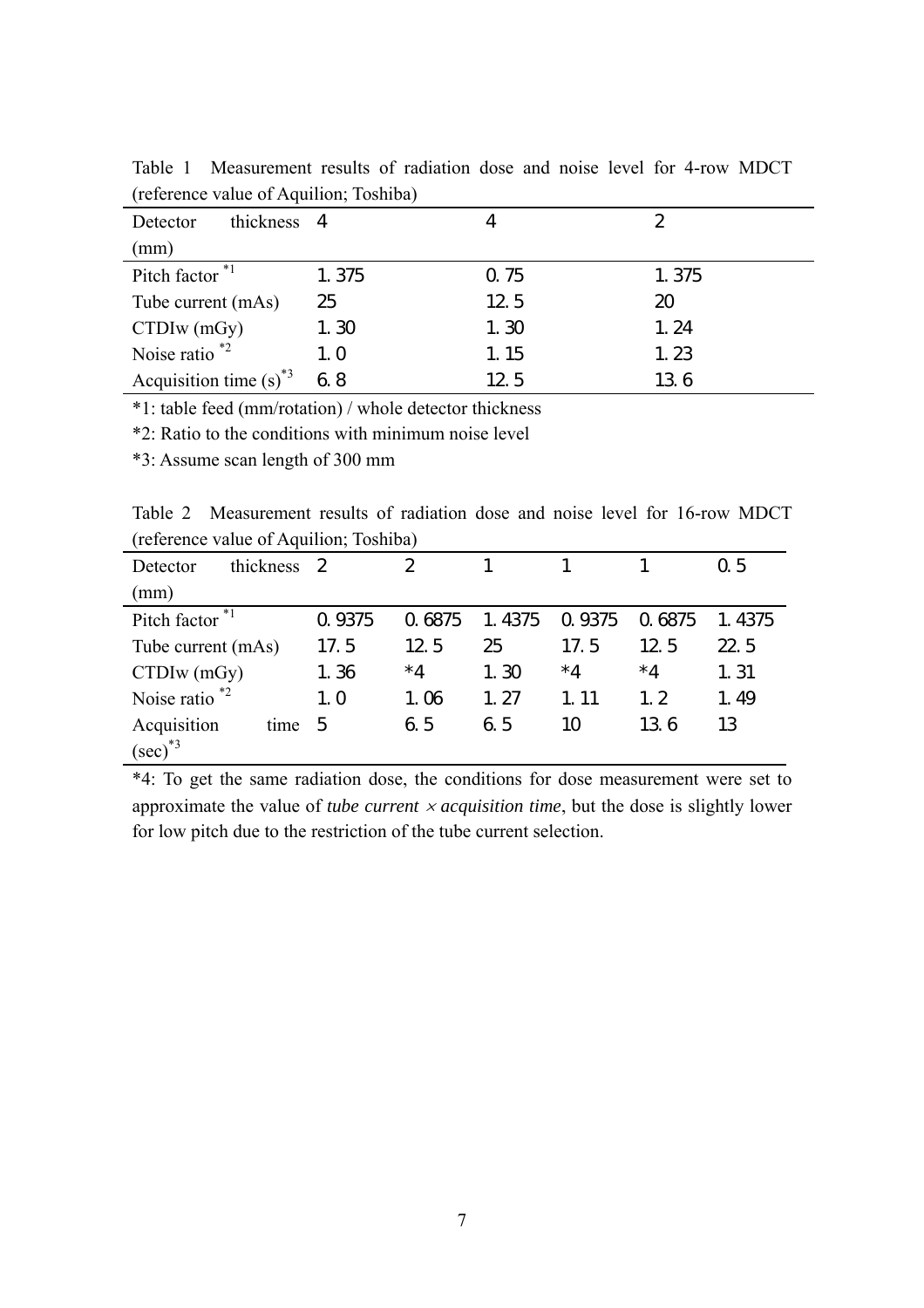### **3. Radiation dosimetry for MDCT screening**

#### *3-1 Introduction*

Developments in, and improvements to, the CT imaging system have been remarkable. In 1999, the MDCT was introduced and is equipped with 4-row detectors in opposite axis directions. Increasing the number of detector rows is still progressing. The number of institutions utilizing the MDCT is increasing, and currently there are about 2,000 CT imaging systems installed in Japan. However, diagnostic CT examination draws some concern because examinee radiation exposure is generally high. In screenings that may include healthy examinees, measures to reduce radiation dose are implemented and low-dose screening is realized. MDCT with improved operability and functionality enables wide-range imaging, but radiation dose tends to increase. Therefore, when screening conditions are determined, it is very important to take radiation dose into consideration, as well as quality assurance (QA) and quality control (QC).

## *3-2 Radiation dosimetry for quality assurance and quality control*

When an X-ray CT system is installed, medical institutions should make note of the following issues in radiation dosimetry:

(1) Dose output is sufficient for screening.

(2) Dose output is not excessive.

As with SDCT, it is very important to abide by these two points. Whether or not the dose is sufficient to meet analytical needs is verified as part of the inspection process during system installation. After installation, whether the system can maintain the adequate dose also is checked.

Conditions to be met by dose index

- (1) To be explicitly defined and easy to measure for wide use.
- (2) To be consistent with other notations of dose when used normally.

(3) To be meaningful indices for examinees' radiation exposure, considering the specifics of scan technology used in each scanner.

Radiation dose of CT

There are many methods to evaluate CT radiation dose, and each method has its advantages and disadvantages. The CT Dose Index (CTDI) is commonly used both within Japan and abroad and is recommended to assure reproducibility and accuracy. However, the CTDI requires rather expensive dedicated measuring instruments and phantoms, which makes it a challenge for all facilities to be equipped with such tools. It is acknowledged that conventional CTDI measurements use a pencil ionization chamber of  $100 \pm 5$  mm in length, not more than 10 mm diameter, and PMMA phantoms of 140 mm in length (160 mm diameter for head, 320 mm diameter for body) and might not support the broad penumbra and increased radiation scattering when the beam width per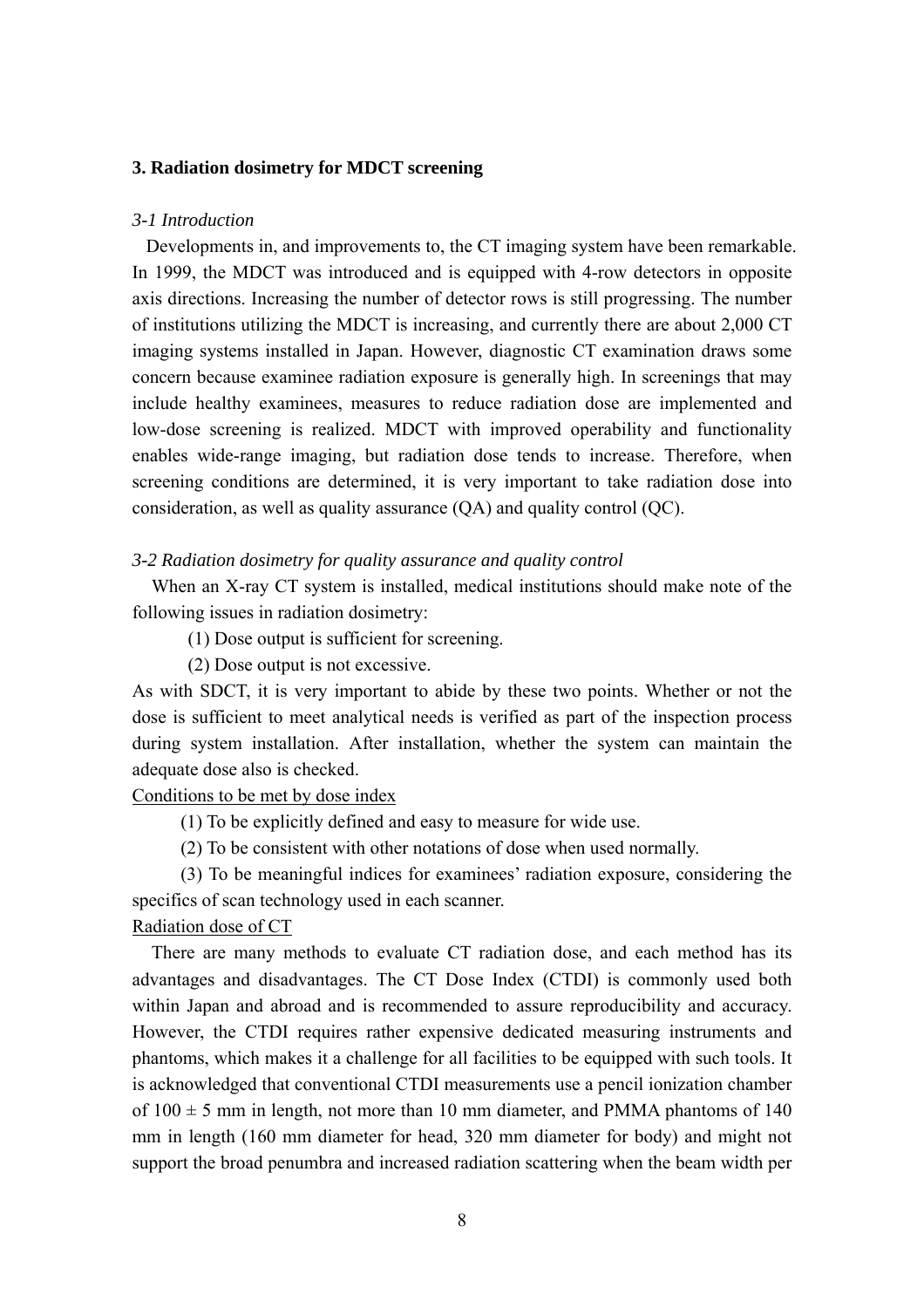rotation increases concomitant with increases in the number of detector rows. However, this measured value is used to elucidate temporal dose changes.

Before the measurement, MDCT manuals and technical data used in the facility should be consulted, and the measured  $\text{CTDI}_{100}$  value, slice thickness, and number of detector rows at the time of measurement should be checked (please refer to SDCT manuals for details of  $\text{CTDI}_{\text{FDA}}$ ,  $\text{CTDI}_{100}$ ,  $\text{CTDI}_{w}$ , MSAD, and DLP, etc.). Please note that the slice thickness setting and the number of detector rows at the time of measurement for  $\text{CTDI}_{100}$  differ depending on the manufacturer and the type of CT system. CTDI<sub>w</sub>, or CTDI<sub>vol</sub> (*Volume CTDI = 1/pitch factor*  $\times$  *CTDI<sub>w</sub>)*, and DLP displayed in the scan parameters at the actual scanning are calculated from adjustment factors such as the  $CTDI_{100}$  measured above and the normalized scan mode value. Dose efficiency also is displayed as an index of the degree to which the X-ray beam contributes to the image reconstruction.

In the actual measurement for  $CTDI_{100}$ , perform the measurement under the scanning conditions described in the manual, and confirm whether there is a difference between the referenced and measured values. It may be that not all doses, including scattered radiation, are measured when the X-ray beam width is large; therefore, it is necessary to perform the measurements of all slice thickness settings and number of detector rows for routine use and compare them to the reference values. In this case, dose efficiency is important, and it becomes necessary to evaluate the X-ray beam spread by using films or other methods.

When the actual measurement cannot be performed because dosimeters or PMMA phantoms are not available, confirm that inspections, beam collimator adjustments, and voltage adjustments are properly performed, and assume that the data described in the manuals are standard. It is necessary to confirm the degree to which  $\text{CTDI}_{w}$ , or  $\text{CTDI}_{vol}$ , and DLP displayed in the scan parameters during routine chest screening differ from those during MDCT imaging described in Chapter 2.

It is not necessary to perform dosimetry after CT system installation as frequently as other checks, and it is sufficient to perform it at the time of X-ray tube replacement and system change. Not all facilities need to have dedicated measuring instruments, and shared use of instruments on a regional basis may be appropriate. For CT systems to be installed in the future, an effective option is to include radiation dosimetry in the CT system maintenance contract for QA/QC purposes. It is desirable to select the method which fits best for each medical facility, because measuring and recording the result should be considered from a long-term perspective. Therefore, it is recommended that each facility select the best option from the available methods and instruments, including film, TLD glass dosimeter, and commonly used ionization chambers, as long as it can ensure effective monitoring of dose variations and data storage for long periods of time.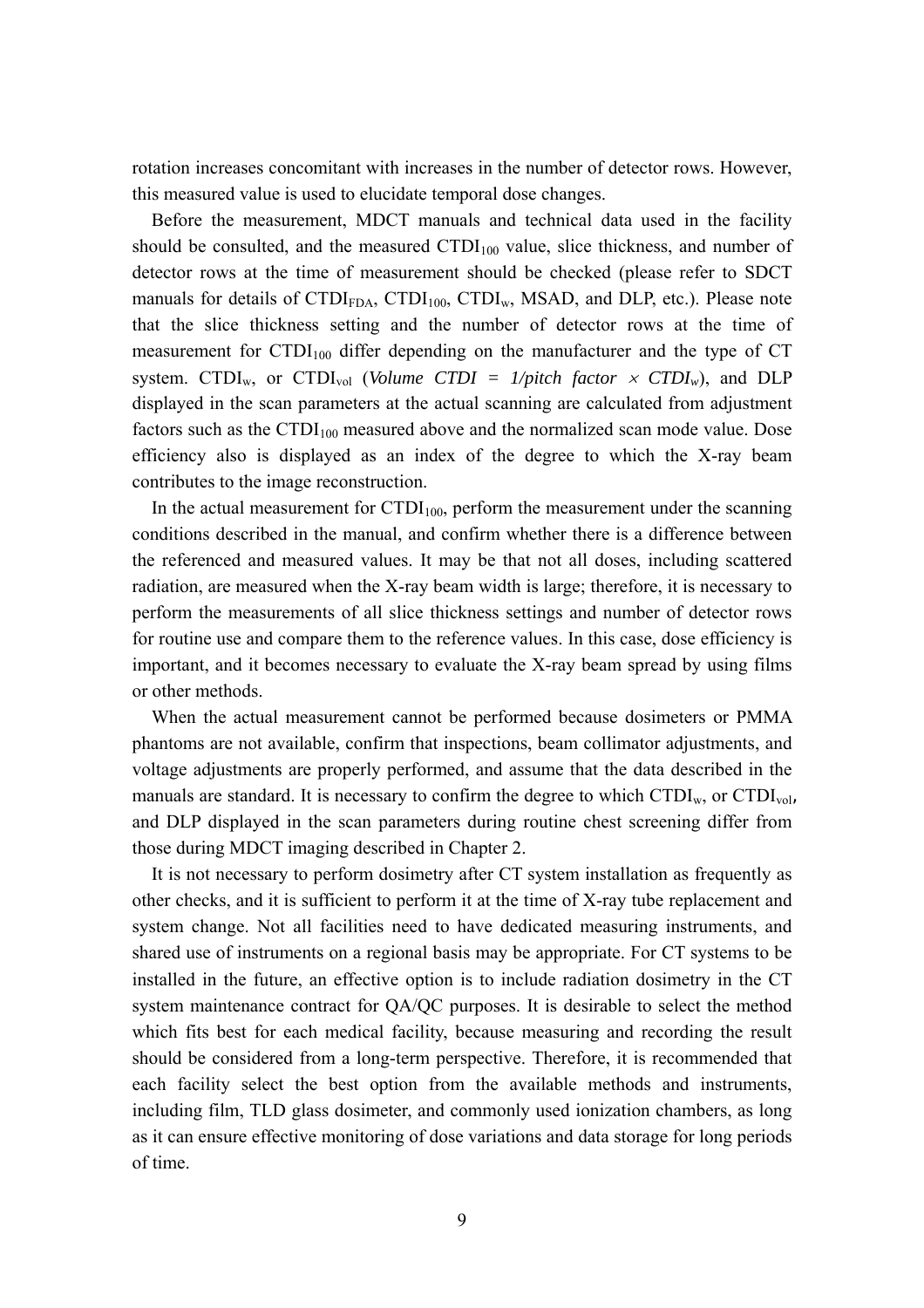#### *3-3 Example of Radiation dosimetry for MDCT screening*

Examinee dose during screening must be reduced as much as possible, as long as image quality does not deteriorate. Recommended conditions to maintain image quality are described in Chapter 2. Table 3 shows an example of dose measurements within major 4-row and 16-row MDCTs that are commonly used in Japan. MDCT has various settings options, and radiation dose varies depending on the settings. Values shown in Table 3 were measured using a body-shape tissue equivalent phantom (164 cm tall, manufactured by Kyoto Kagaku) under constant tube voltage, tube current, irradiation time per tube rotation, pitch, and scan range. For organ tissues such as lung and breast exposed to direct X-ray, radiation dose was about 1-4 mGy, and the effective dose was about 0.8-1.7 mSv under these conditions. This means that an examinee's dose varies more than two-times depending on the model when tube voltage, mAs, pitch, and others factors are held constant. Even in the same model, dose sometimes varies by about 30% depending on each system. Table 4 shows air doses at the center of gantry for three models of 4-row MDCTs. One of the causes of these differences may be that hardware systems such as the X-ray tube and the shape of the filter may be changed depending on when the system was manufactured. Depending on the maintenance contract, this situation might not be resolved. Considering that these situations may arise, it is necessary to monitor year-to-year changes within a certain hospital and perform measurements in a manner to enable comparisons between facilities or systems. In addition, information sharing between facilities may be warranted.

| Tube voltage                         | 120 kV             |             | Organ/tissue $(mGy)$ | Average | Range       |
|--------------------------------------|--------------------|-------------|----------------------|---------|-------------|
| Tube current $\times$ time /rotation | $22.5 \text{ mAs}$ |             | Red marrow           | 0.7     | $0.5 - 1.0$ |
| Beam width                           | $20 \text{ mm}$    |             | Lung                 | 2.1     | $1.5 - 3.0$ |
| Pitch                                | 1.375              |             | <b>Breast</b>        | 1.7     | $1.5 - 2.3$ |
| (whole)<br>Scan<br>lung<br>range     | $30 \text{ cm}$    |             | Thyroid              | 2.6     | $1.5 - 3.7$ |
| field)                               |                    |             |                      |         |             |
| Effective dose (mSv)                 | Average            | Range       | Thymus gland         | 2.4     | $1.3 - 3.8$ |
| Male                                 | 1.1                | $0.8 - 1.7$ | Surface (skin)       |         |             |
| Female                               | 1.2                | $0.8 - 1.7$ | Mean value of 4      | 2.2     | $1.5 - 3.3$ |
|                                      |                    |             | points (front, back, |         |             |
|                                      |                    |             | left, and right)     |         |             |

Table 3 Example of organ/tissue dose evaluation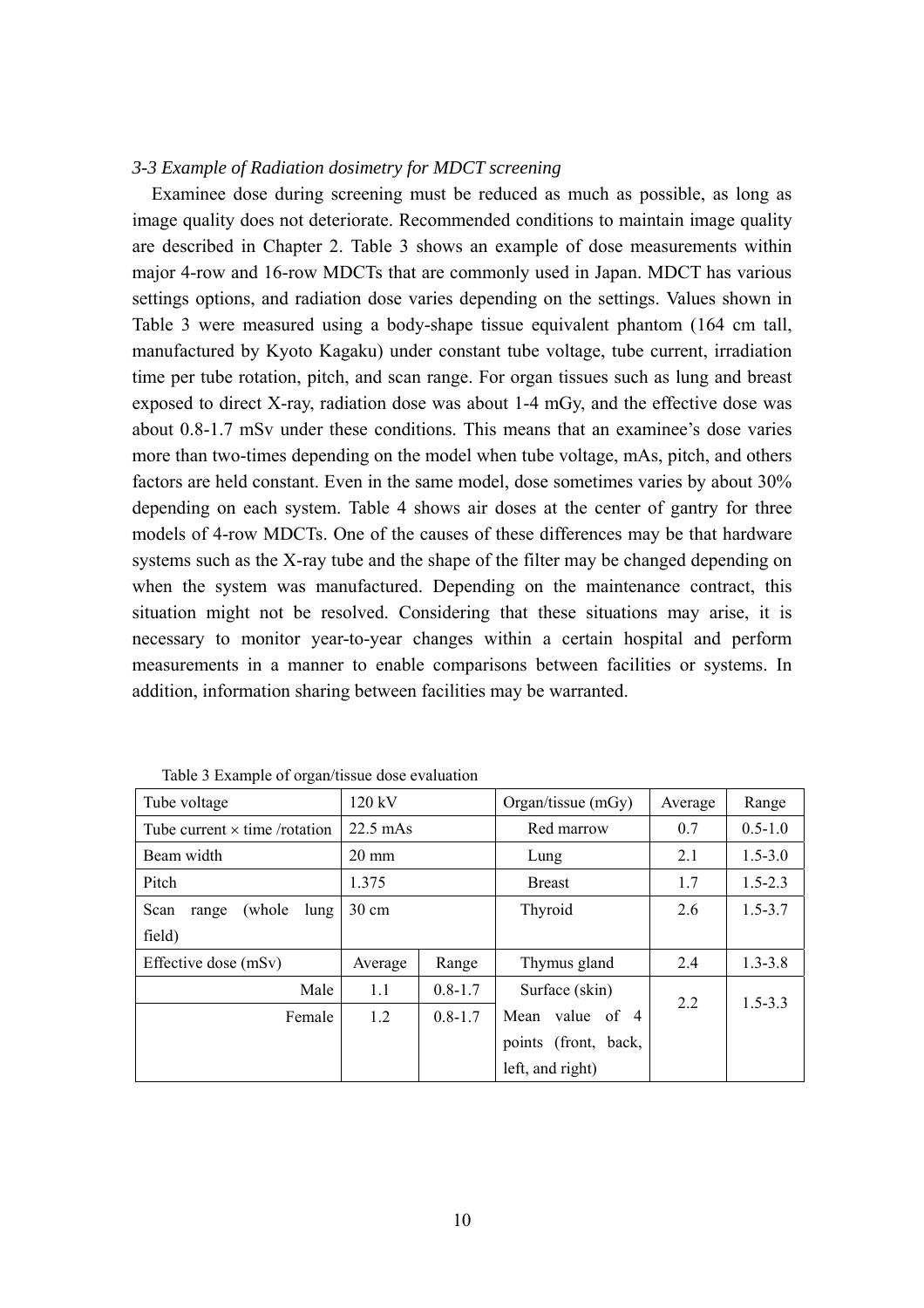| Air dose (mGy<br>cm) |       |      | 120 kV, 75 mAs/r |      |
|----------------------|-------|------|------------------|------|
|                      | Model | 2mx4 | 4mx4             | 8mx4 |
|                      | A     | 33.8 | 59.0             | 104. |
| <b>FOV:L</b>         | В     | 30.4 | 53.4             | 95.2 |
|                      | C     | 24.8 | 44.9             | 86.7 |
|                      | A     | 33.7 | 58.9             | 104. |
| FOV:M                | В     | 31.2 | 54.0             | 95.9 |
|                      | C     | 24.6 | 44.9             | 86.6 |

Table 4 Example of doses measured at the center of gantry for the same models under the same conditions

Ideally, medical exposure is to have no dose limitations because of the following reasons:

Examinees exposed to radiation will be benefited directly.

Examinee dose is considered to be low enough for the purpose of medical diagnosis/treatment when the radiation is justified and protection is optimized.

Dose limitation may restrict the necessary medical intervention and may not be beneficial to examinees.

However, it is recognized that even medical exposure should require a certain upper limit (dose constraint, guidance level, or reference level) for the typical diagnostic practice, and there is a movement to establish such limitations. Especially for mass screening, the procedure cannot be directly justified similarly to other medical exposures, and careful attention to radiation dose is required.

The number of factors affecting MDCT radiation dose is much greater than that of SDCT. Factors that users can select are tube voltage (kV), tube current (mA), scan time (s), beam thickness, beam number, and pitch, etc. Factors relating to the system are beam geometry, dose quality, and X-ray detector characteristics, etc. These factors should be carefully set according to the clinical requirements (refer to Chapter 2, MDCT imaging conditions).

## *3-4 Conclusion*

In screening CT, radiation dose is greatly reduced compared with CT imaging conditions applied in common medical facilities. Precision control of the system directly affects the protection of examinees. It is expected that dose reduction efforts, which retain diagnostic quality, will continue through improved hardware (e.g., peripheral equipment including computer parts) and software. Radiation dose, which is a trade-off with image quality, needs to be measured regularly and be precisely controlled. In addition, examinee dose ranges corresponding to individual conditions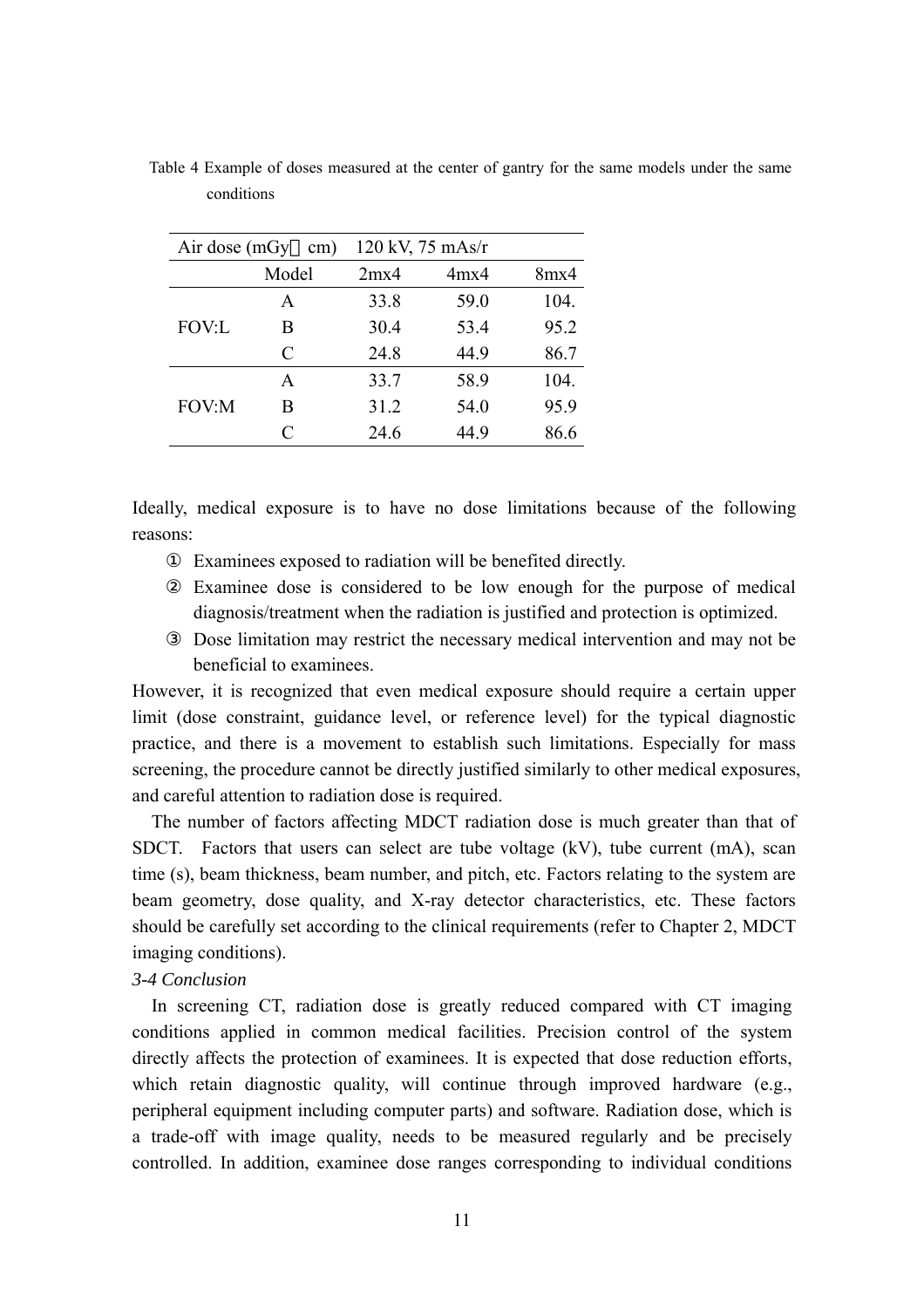need to be considered.

References

- 1) The Hospital Physicists Association (HPA). Measurements of the performance characteristics of diagnostic X-ray systems used in medicine. Part Computed tomography ray scanners. Topic group report-32. London: HPA, 1981
- 2) International Electrotechnical Commission (IEC). Medical electrical equipment part 2: Particular requirements for the safety of X-ray equipment for computed tomography. IEC60601-2-44, ED.1 (Committee draft for vote 1998-01-15). Geneva, IEC.1998
- 3) Department of Health and Human Services, Food and Drug Administration, Cord of federal Regulations: 21 CFR 1020.33,1984. Performance standard for ionizing radiation emitting products-diagnostic x-ray system and their major components computed tomography (CT) equipment, 1984
- 4) Quality criteria for computed tomography. Report EUR 16262. Luxembourg: Office for Official Publications of the European Communities, 2000.
- 5) A quality Control Program for Radio diagnostic equipment: Acceptance test: Report on Nordic Radiation Protection Co-operation No.7
- 6) Safety series No.115-1: International Basic Safety Standards for Protection against Ionizing Radiation and for the Safety of Radiation Sauces. International Atomic energy Agency, Vienna, 1994
- 7) imPACT: St. Jones Hospital, London. http//www.impactscan.org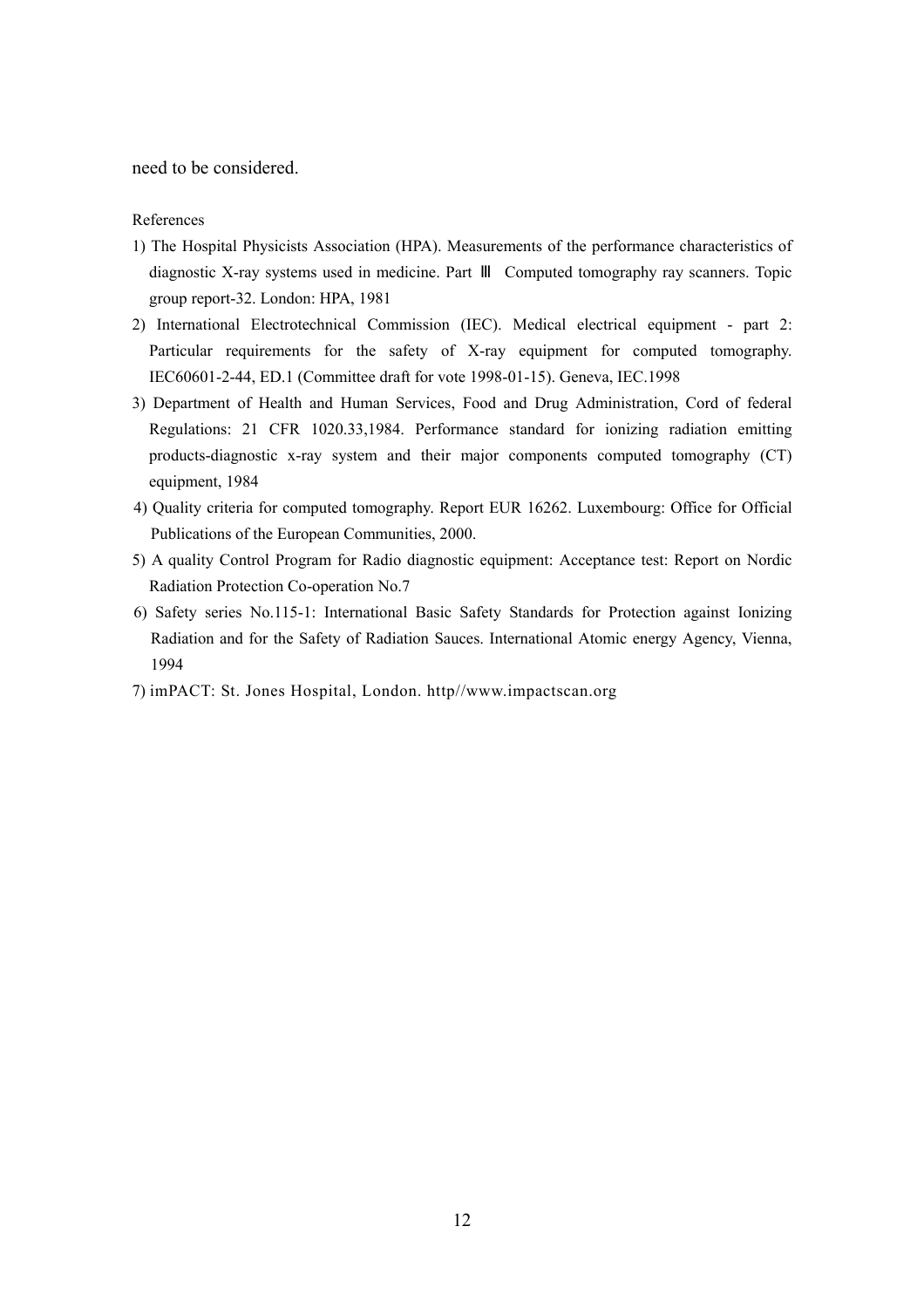### **4. Control of image quality and radiation exposure**

### *4-1 Significance of this chapter*

 Exposure dose of chest CT screening will be more strictly controlled than that for routine clinical examination because this screening is targeted for a group of examinees who have no subjective symptoms. For this reason, it is necessary to understand appropriate image quality and dose level and to perform continuous quality control. Moreover, when the chest CT screening is performed with multi-detector row CT (MDCT), the scanning condition settings will be more complicated. In this chapter, a control method for MDCT image quality and radiation dose using a dedicated phantom for chest CT screening will be discussed, and details concerning image quality and radiation dose in the example MDCT imaging conditions for chest screening will be outlined.

#### *4-2 Components, structure, and usage of the phantom for chest CT screening*

In our recent report, *Manual of CT Imaging for Thoracic Screening – Targeted for Single-Slice CT* (in Japanese; referred to as the SDCT manual), we proposed an evaluation system using a dedicated phantom (LSCT-001, manufactured by Kyoto Kagaku) as a "foot rule" to consolidate radiation dose and image quality. The greatest advantage of this phantom is that image quality and radiation dose can be evaluated in a single phantom system. The phantom consists of four parts: appearance, dummy tumor, radiation dosimetry, and image display scale.

 The LSCT-001 consists of a standard chest equivalent phantom and linearity phantom. The chest wall and mediastinal part of the phantom are made of a muscle-equivalent substance, and the thoracic cage is made of a bone-equivalent substance. The phantom is equipped with dummy lungs and dummy tumors (ball-shaped) enclosed at the apex of the lung, bifurcation of the trachea, and base of the lung in both lung fields. The CT value of the dummy lung is designed to be –900 HU. The contrast ( $\Delta CT$ ) of dummy tumor is designed to be 100 HU and 270 HU against the background dummy lung. There are five sizes of tumors for each contrast, ranging from 4-12 mm diameter in 2 mm steps for  $\Delta CT = 100$  HU, and 2-10 mm diameter in 2 mm steps for  $\Delta CT = 270$  HU. Radiation dose is measured by a pencil chamber that is inserted into the radiation dosimetry holes drilled along the central axis of the phantom.

The linearity phantom has eight varieties of rods 30 mm in diameter enclosed in a concentric circle 160 mm in diameter. CT values of the enclosed rods are designed to be within the range of  $-1000$  to 400 HU (150-200 HU steps).

#### *4-3 Measuring method*

(1) Setting the rotational center of the phantom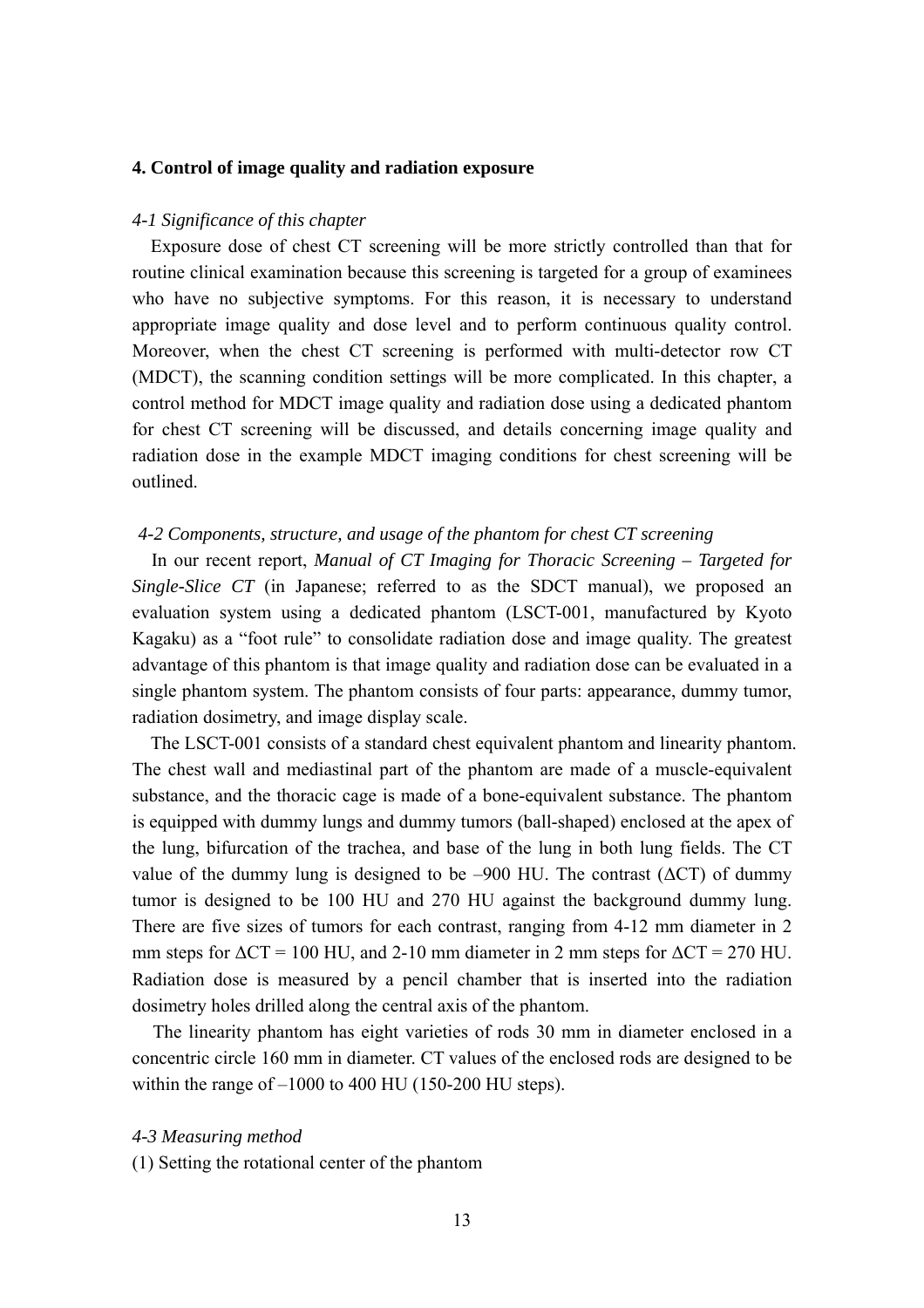With the phantom at the center of the gantry, acquire one scan image at the apex and one at the base of the lung, respectively. It is very important to position the phantom properly so that the dosimetry holes along the center of the phantom overlap with the center of the scale.

(2) Measurement of the ability to depict dummy tumors in the phantom, image noise, and contrast noise ratio (CNR)

 Acquire the data change in each scan parameter. Reconstruct the images in 1 mm steps from the center of the dummy tumor, and process the images under standard display conditions. Perform visual estimation of images and obtain the minimum detectable diameter under each condition.

Measure the standard deviation (SD) in the Z-axis direction of dose of soft tissue-equivalent substance inserted into the dosimetry hole, and evaluate the image quality. Measure the CNR of the dummy tumor (10 mm diameter,  $\Delta CT = 270$  HU) in the left lung.

(3) Radiation dosimetry

 Insert pencil chambers into the radiation dosimetry holes, and perform the measurement while changing scan parameters.

(4) Measurement of image display scale

Scan the linearity phantom under standard scan conditions. Set the ROI ( $20 \times 20$ ) pixel) on each material part in the acquired images, and measure the CT value. Perform image processing with the display conditions of WW2000 and WL-600, and measure the base density, density of each material part, and background density (maximum density).

# *4-4 Image quality and dose characteristics under the imaging conditions example of each facility*

 When the chest CT screening is performed with MDCT, the setting of scanning conditions will be more complicated. Several scan conditions can be selected with 4-row MDCT, and increasing the number of rows increases the user's options. Using the LSCT-001 phantom developed for SDCT, compare the image quality and radiation dose under the scan conditions for 4-row MDCT (Anti-Lung Cancer Association, ALCA) and 16-row MDCT (National Cancer Center, NCC). In the comparison of 10 mm slice images acquired under these two scan conditions, visual evaluation makes no difference in minimum detectable diameter. But, in the case of 2 mm slice images, 16-row MDCT can recognize the shape of dummy tumors. This results from the low pitch factor of 16-row MDCT, and accordingly the dose is almost doubled compared to that of 4-row MDCT. Further evaluation is required for the optimum dose and image quality for 16-row MDCT. In the screening conditions where a low X-ray dose is set, overlap reconstruction methods sometimes achieve good results compared to thin slice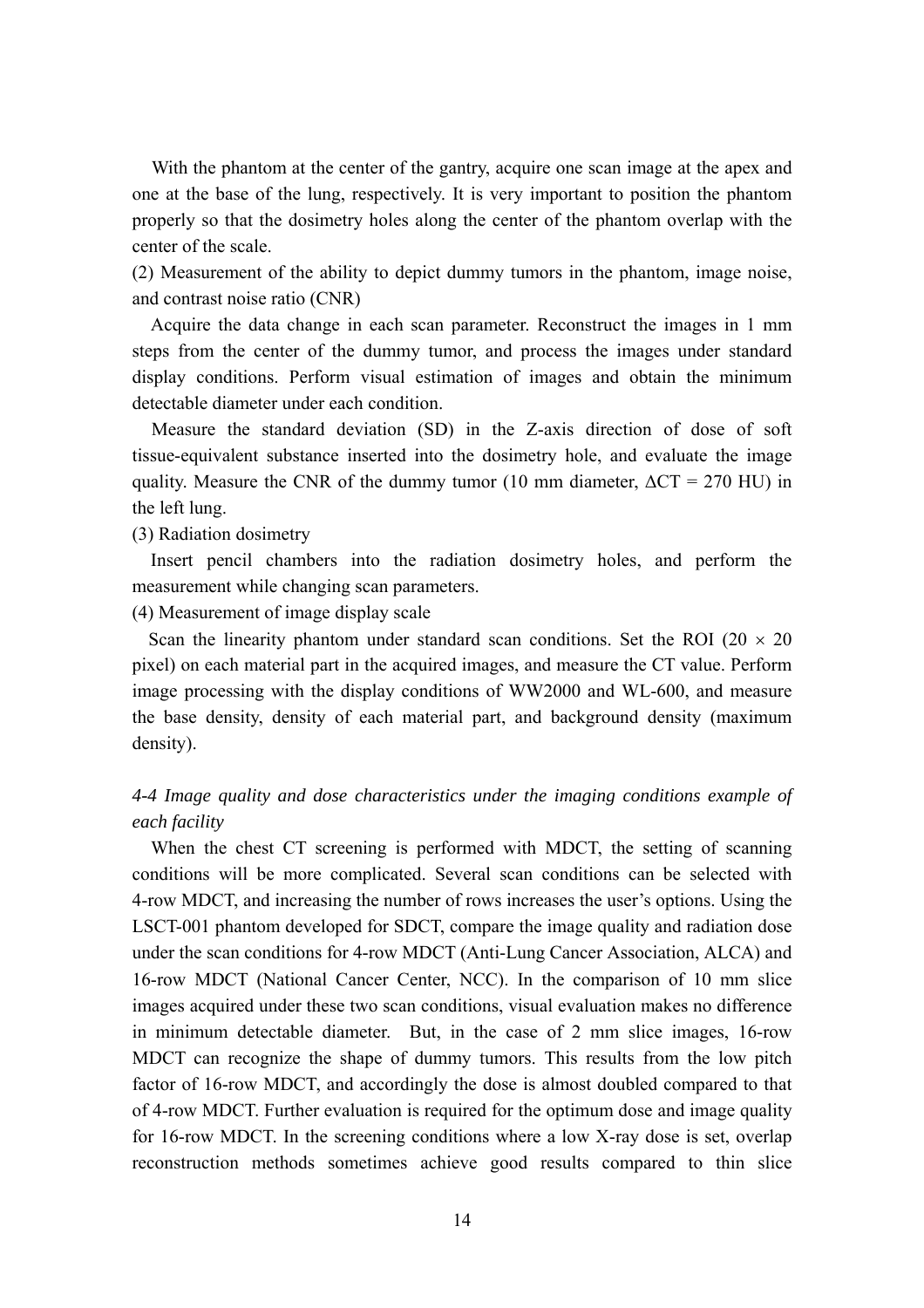### thickness.

### *4-5 Image quality and dose characteristics in chest CT screening images*

 Image and dose characteristics of helical scan, tube current/mAs characteristics, and hardcopy display conditions are described in Chapter 5 (Image quality and dose characteristics of CT images) of the *SDCT Manual* published previously. In this report, image quality and dose are described in the subject size.

## (1) Subject

 The relation between subject size and SD is expressed with an exponential equation, and increased size causes rapid image quality deterioration. The rate of X-ray absorption of the chest also varies widely at each slice position. X-ray output required at the apex of the lung is about three-times that required at the tracheal bifurcation, and about twice that required at the base of the lung to obtain almost the same SD. (2) Imaging method using CT automatic exposure control (CT-AEC)

Scan conditions recommended for chest CT screening use constant low tube current and cause overdose or shortage of dose due to the differences in subject thickness, which leads to differences in image quality depending on the subject and the slice position. CT-AEC imaging conditions improve CNR and image noise (SD) at each slice position, and enables optimization of radiation exposure and image quality because flat images can be obtained independent of subject thickness.

### *4-6 Rental system of LSCT phantom (foot rule for image quality and dose)*

Performance evaluation phantom, such as the LSCT phantom, is not in widespread use, and it is difficult for every facility to own such a phantom due to high cost. For this reason, a "Rental System" for base facilities to rent such phantoms to other facilities is expected to be introduced. If the data obtained by each facility is consolidated into a dedicated file format, we believe that management with a higher degree of precision can be realized by sharing data between all facilities. However, this requires managing facilities and staff to create such a system.

## *4-7 Conclusion*

There is a trade-off between CT image quality and radiation dose. Especially in chest CT screening, more appropriate and careful scan condition settings are required. Moreover, MDCT widens (and subsequently complicates) scanning condition options. Increases in the number of detector rows have enabled breath-holding imaging with lower pitch, but it is necessary to evaluate the optimal pitch considering radiation exposure. Image quality and radiation exposure standardization among facilities using a phantom is urgently needed. For this purpose, phantoms that are easy to handle and are suitable for accuracy control are required. Although the LSCT phantom introduced here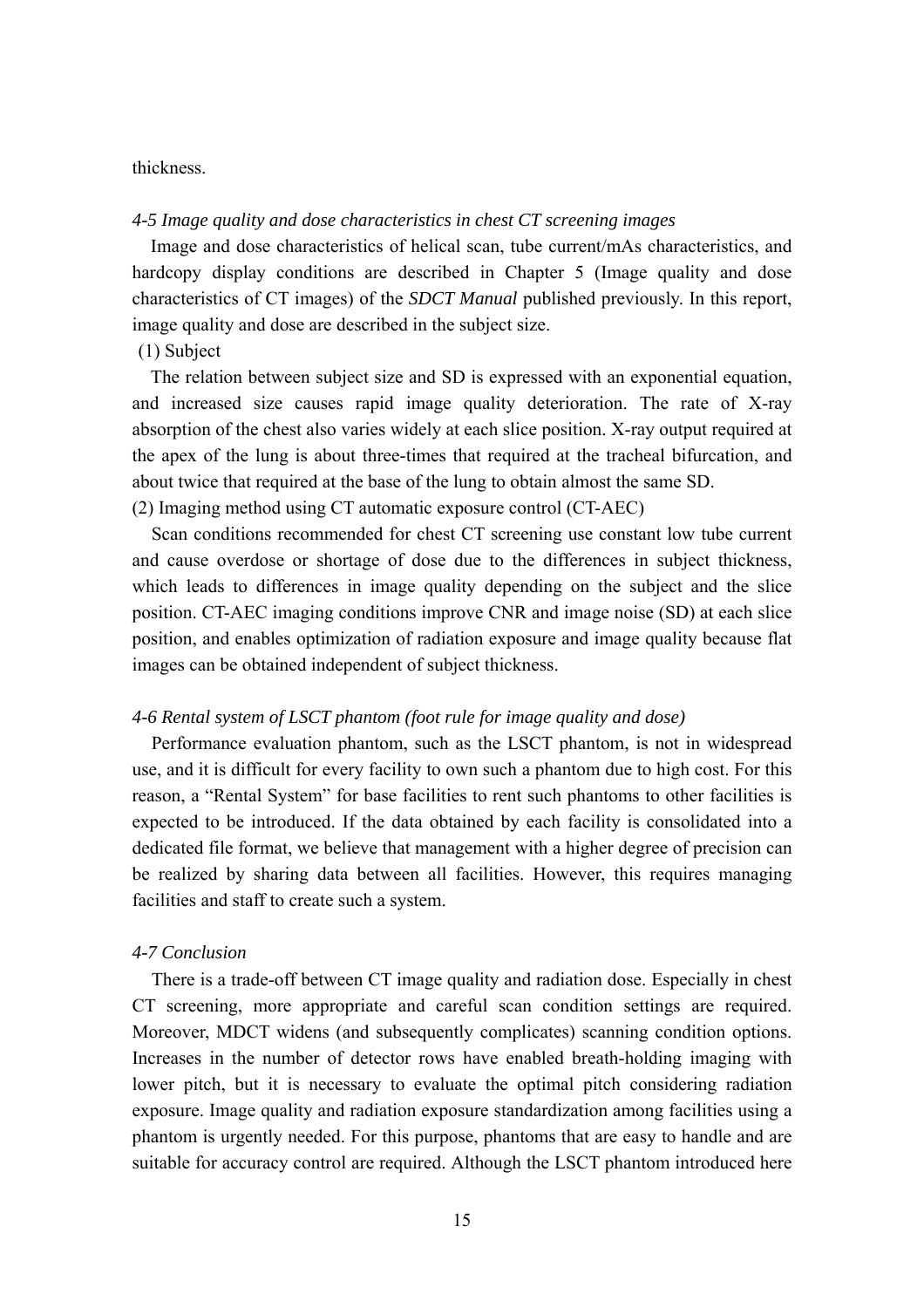was developed for the purpose of quality control in chest CT screening images with SDCT, it enables sufficient quality control of MDCT screening images.

To reduce conventional differences of noise level due to slice thickness, and to acquire constant image quality, it is necessary to apply imaging conditions using CT-AEC even at low dose levels.

In this chapter, new evaluation methods with a physical (analog) phantom were proposed and added to the SDCT manual as an evaluation method to integrate radiation dose and image quality of chest CT screening images. Evaluation methods with digital phantoms also are necessary and should be reviewed in the future.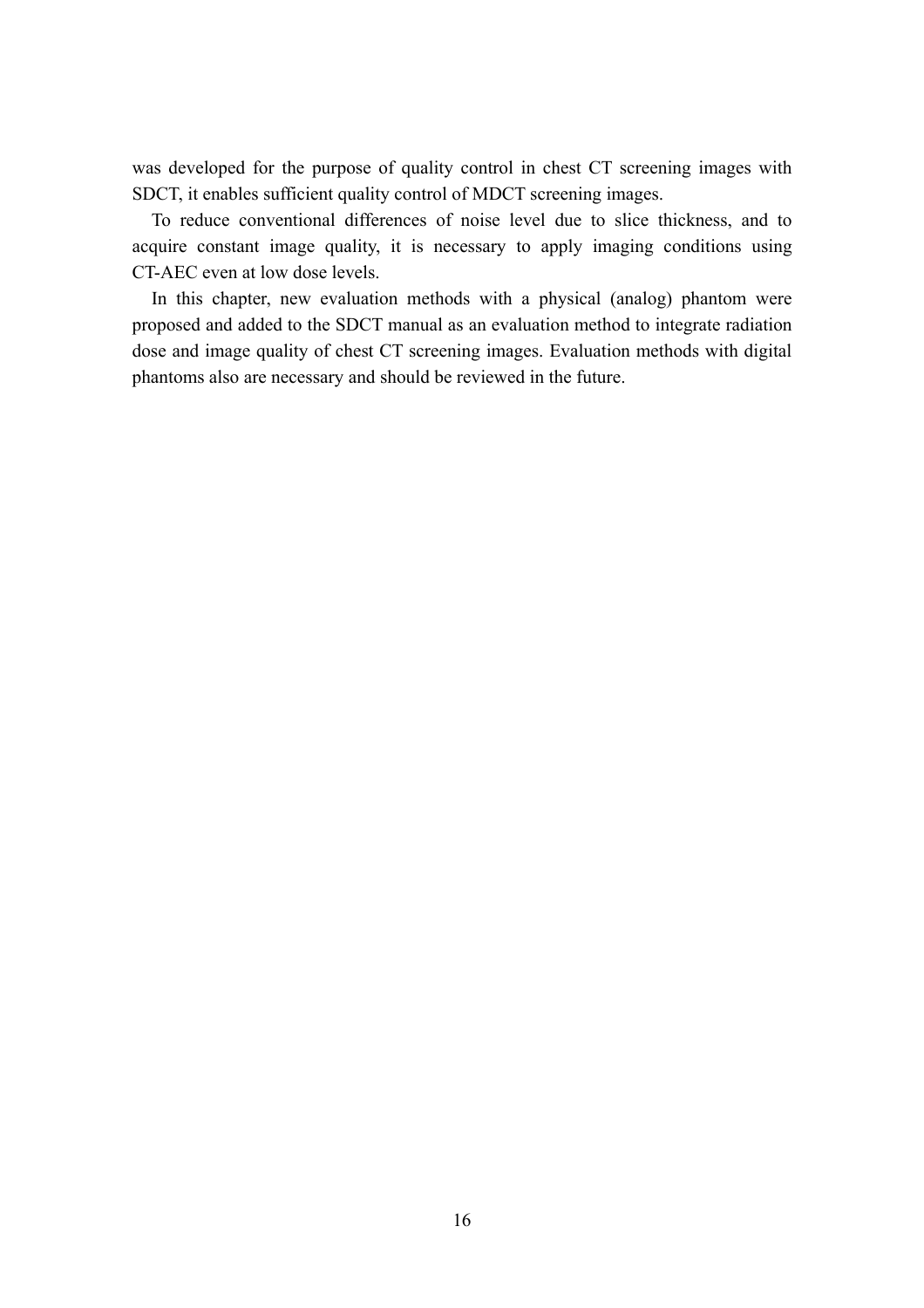## **5. Equipment configuration of MDCT system**

#### *5-1 Introduction*

 In chest CT screening, imaging equipment with performance standards (referred to as "equipment") shall be used to obtain high quality images with high spatial resolution and high contrast at low dose levels (the absorption dose of the lung is not more than 3 mGy). Imaging conditions (scan time  $\leq 0.8$  s/rotation; tube voltage = 120 kV; tube current  $\leq$  50 mAs; detector thickness  $\leq$  5 mm, not less than 2 rows; pitch factor  $\leq$  1.5; acquisition time  $\leq$  15 s), detectors, data collection systems, data processing systems (reconstruction interpolation: 180-degree interpolation method, multi-point interpolation method, Feldkamp method, etc.; reconstruction thickness/interval  $\leq$  5 mm/5 mm), technical factors (e.g., scattered X-ray elimination), and positioning shall be optimized. It is necessary to develop an integrated quality assurance program for these factors and to proceed according to the proposed plan.

#### *5-2 Equipment configuration and performance*

(1) X-ray CT system for chest screening

## a) Power supply equipment

It is necessary to prepare the power supply equipment (voltage, capacity, apparent resistance of power supply, etc.) to meet system requirements to obtain stable X-ray output.

## b) X-ray generator

An X-ray generator consists of a high voltage system for the X-ray, X-ray tube, and collimator. High voltage X-ray systems are controlled by high-frequency inverters and are installed in a gantry. Such systems shall have the following functions: tube voltage generation (standard: 120 kV), tube current control by filament heating (not more than 50 mAs, standard: 25-35 mAs; automatic controlling mechanism is desired), and rotation drive control. The X-ray tube shall have  $\geq 2$  MHU heat capacity, computerized target temperature and case temperature, and be controlled not to exceed the limit. The collimator shall be able to cut soft X-ray and adjust the intensity distribution of the X-ray. The collimator shall be able to be adjusted so that the user controls the width of the X-ray slit as appropriate for the detector thickness of not more than 5 mm  $\times$  2 rows or more at the time of scanning to form an X-ray fan-beam which is radiated to the subject.

c) Detector and data collection unit (Scan system)

The detector is a device that can convert the X-ray intensity transmitted through the subject into an electric signal. Semiconductor detectors, semiconductor photo-detectors with scintillators, Xenon ionization chamber detectors, etc., are used. As the number of channels increases and the pitch factor (standard  $\leq$  1.5) decreases, the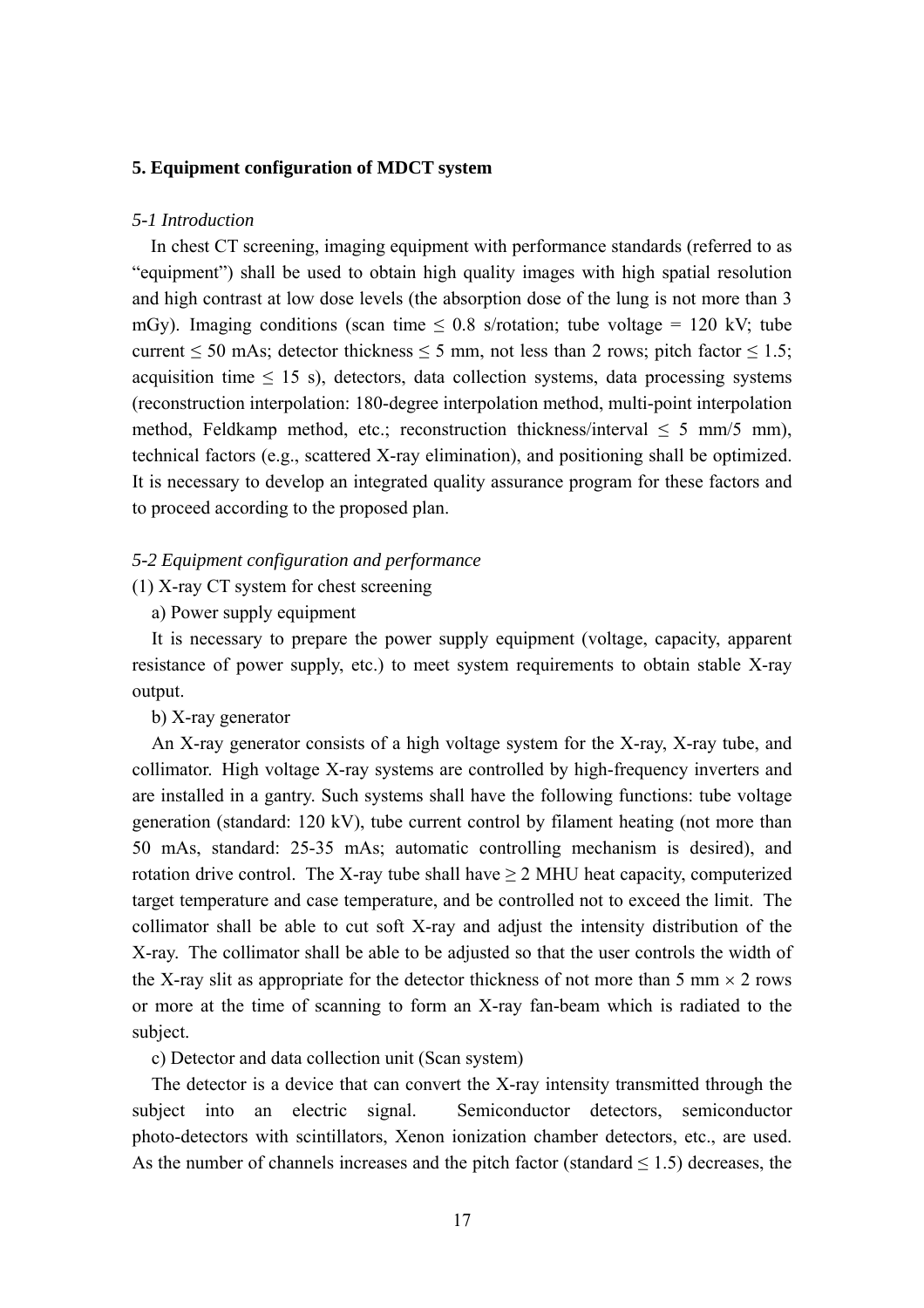spatial resolution of the detector generally increases. As the number of detector rows increases, the resolution in the direction of table movement increases. However, as the matrix size of the detector decreases, the ratio of the detector partition wall thickness increases, and consequently, X-ray capture efficiency drops. Data collection units shall be able to perform analog/digital (A/D) conversions of the faint electric signals from numerous detector channels, scan data collection, and data transmission to the image reconstruction system (dedicated processor).

### d) Scan gantry

The rotational part of the scan gantry is equipped with an X-ray tube and detector that are placed facing each other symmetrically to the center of the aperture, as well as a high voltage system for the X-ray and data collection units. The fixed part consists of a rotation mechanism, a slip-ring mechanism, a gantry tilt mechanism, and a scan gantry controller, etc. The X-ray tube and detector with not less than two rows shall rotate around the subject in a single body and collect projection data at constant intervals. Sliced images with thicknesses of not more than 0.5 mm are available. It is desirable that the gantry tilt angle can be changed by operation of a switch placed on the gantry or the table, or by remote control from the operation console, to obtain oblique slice images without producing examinee discomfort.

#### e) Scanning table

The scanning table shall have vertical and horizontal driving mechanisms that enable the positioning of the table with an examinee within the gantry aperture by switch operation. Up-and-down motions of the table shall be designed to be sufficiently large so that examinees can safely get on and off the table. When the scan position changes or when scanning/helical scanning for positioning is performed, the horizontal driving mechanism shall be remote controlled by the operation console. When the table is moving horizontally with scanning, it shall be able to be controlled in synchronization with X-ray generation and the data sampling of the data collection unit.

## f) Operation console

The operation console shall consist of a switch panel, keyboard, CRT (or LCD) monitor, touch panel and display, optical disk drive, and intercom to the CT examination room, etc. These input/output devices shall be organically connected, and form a man-machine interface to perform basic operations such as input of examinee information, change of scan parameters, scanning, diagnosis, image processing, and file management.

#### g) Data processing system

The data processing system should perform the following: operation and control of the scan, scan data reception, image reconstruction (180-degree interpolation method, multi-point interpolation method, Feldkamp method, etc.; reconstruction thickness/interval  $\leq$  5 mm/5 mm), image display (window width = 1200 to 2000,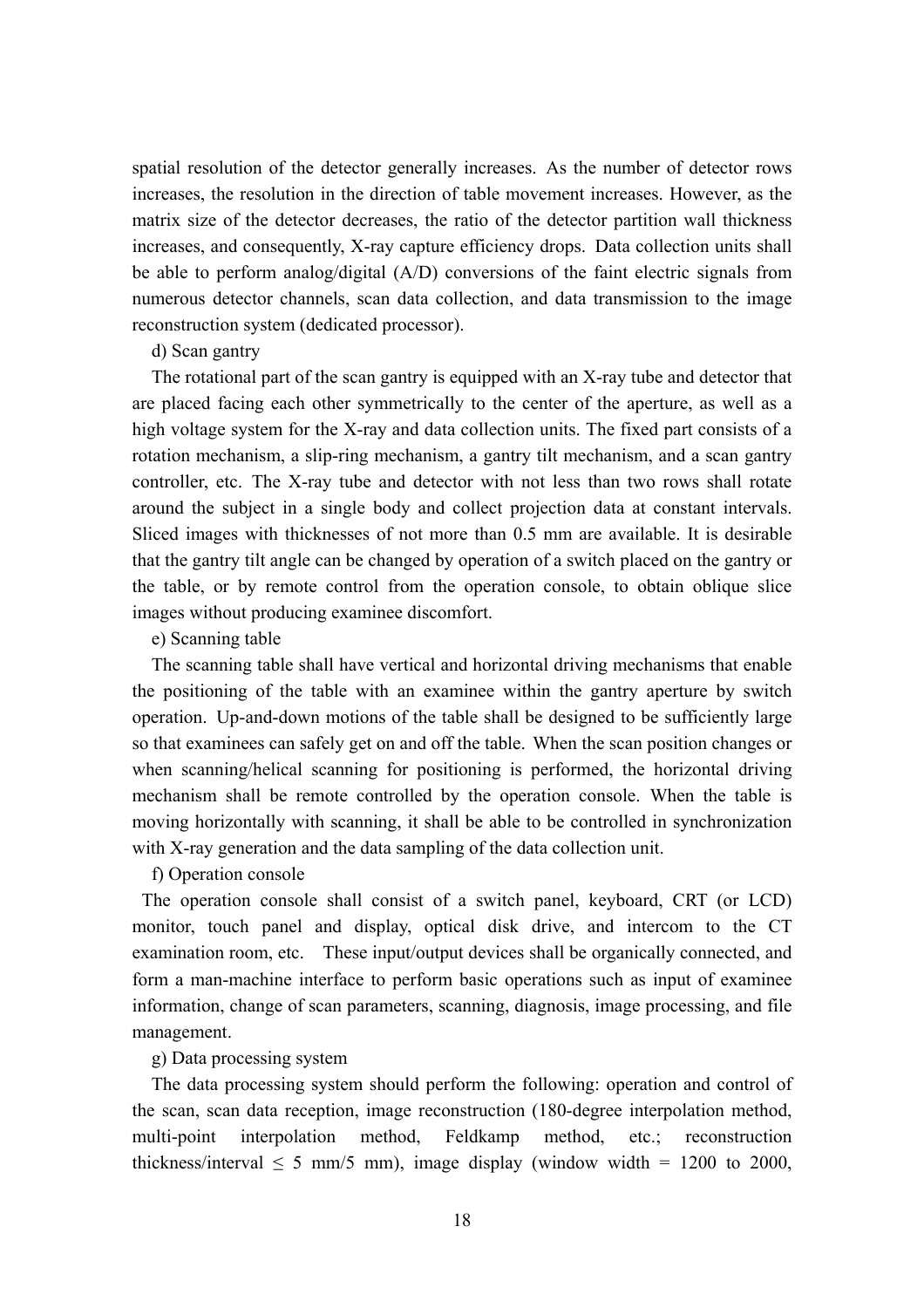window level  $= -500$  to  $-800$ , image processing, data storage, file management, transmission to networks, etc.

(2) Image recorder (Laser Imager)

Laser Imager is a passive device to process the image signals from the X-ray CT system and record them onto film.

# (3) Image viewer

a) Display case

The display case is lighting equipment to help read information generated by light passing through the film. The brightness of the display screen shall be not less than 3000  $cd/m<sup>3</sup>$  according to JIS standards.

## b) CRT

The diagnostic capability of CRT is not equal to, but very close to, that of film. The CRT is operated in non-interlaced scan mode. There are two scanning systems for the same screen size: 2000-line (CRT-2K) and 4000-line (CRT-4K). High brightness is obtained, and a dynamic range of density and resolution are fairly improved. In addition, maximum brightness and service life are improving, and a calibration function has been installed.

c) LCD

LCD is a display device that consists of a liquid crystal layer between two orthogonal polarization plates and glass basal plates. The transmission factor is controlled by the impression of an electric field. There are two types of display methods: TN (Twisted Nematic) and IPS (In Plane Switching). Optical characteristics of the TN method vary depending on the viewing direction and cause narrow viewing angles. On the other hand, the IPS method has a wide viewing angle because optical characteristics do not change in any viewing direction. LCD resolution has steadily improved to be comparable to, or better than, CRT for both methods.

(4) CT examination car

At present (as of the end of January, 2005), there are 28 in-vehicle CT systems in operation (11 manufactured by Hitachi Medico, 13 manufactured by Toshiba Medical, 3 manufactured by GE, and 1 manufactured by Siemens). Seven are following the MDCT method: Asterion (Toshiba Medical, 4-row detector, scan time = 0.75 s), ROBUSTO (Hitachi Medico, 4-row detector, scan time = 0.8 s), and Emotion Duo (Siemens, 2-row detector, scan time  $= 0.8$  s).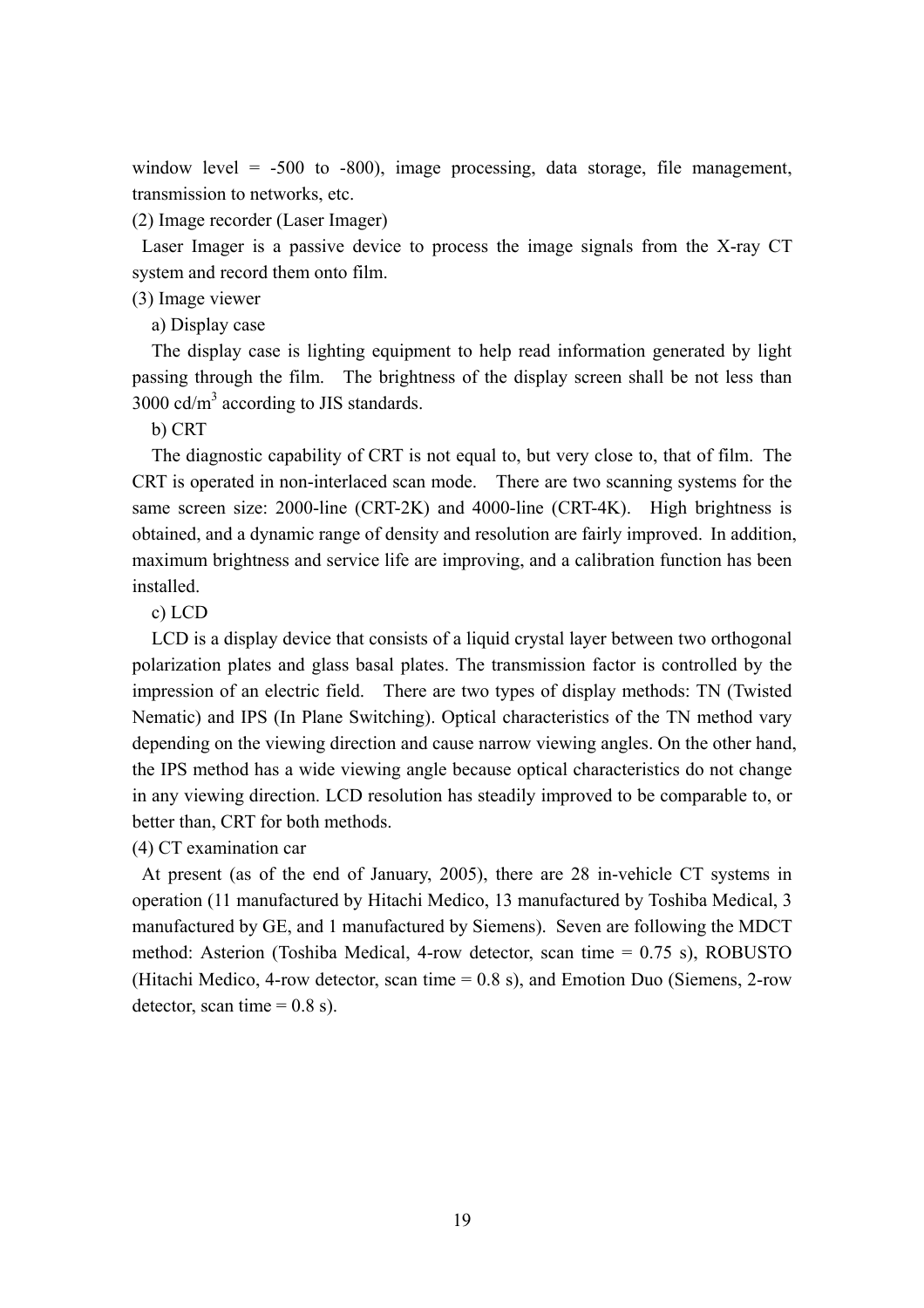## **6. Imaging method**

## *6-1 Display of imaging information, preparation for imaging*

## (1) Display of imaging information

In the case of MDCT imaging, the first thing to be considered is the final method of displaying the acquired images. Two types of methods are available: film recording and screen device (CRT and LCD monitor). Although film recording dominates presently, considering the characteristics of MDCT, screen device displays may be more popular in the future.

However, a subject recorded on film is usually a frame of images displayed on a screen, and there is no informational difference between these two images. Information displayed on a screen is the basis of MDCT, and information recorded on film is only a copy of it. In other words, film recordings of information become wasteful in some cases. For example, there is no need to print an examinee's name on each frame of the film. It is enough to print the name in one location and eliminate unnecessary printing. Some film recorders already have this function, which can be used if necessary.

Of course, screen display also has a disadvantage, in that commonly used screens are too small to display all information. Large screens or multiple screens can resolve this issue but can also generate new issues such as cost increases and adequate space for installation. Taking these issues into consideration, this chapter discusses the minimum information required for screening.

a) Name of facility

Record the name of the facility to avoid possible confusion with other facilities that have similar names. Japanese is recommended, if possible. Alphabets are acceptable, but do not use abbreviations or acronyms.

b) Name of examinee

Record the full name of the examinee. Katakana or Hiragana is recommended to make it easy to read. Chinese characters or alphabets are acceptable, but they require careful attention to detail to avoid misreading.

c) Sex and age

Both Japanese and alphabet are acceptable.

d) Data and start time of imaging

Both Japanese and alphabet are acceptable. Both Christian year and Japanese year are acceptable to record the date.

e) Imaging conditions, reconstruction conditions

Imaging conditions vary depending on the system used. Following are parameters of typical conditions: tube voltage, tube current, table feed, pitch, number of detectors, image slice thickness, reconstruction slice thickness, interpolation method, imaging function, etc. Each parameter shall be described in its relative unit.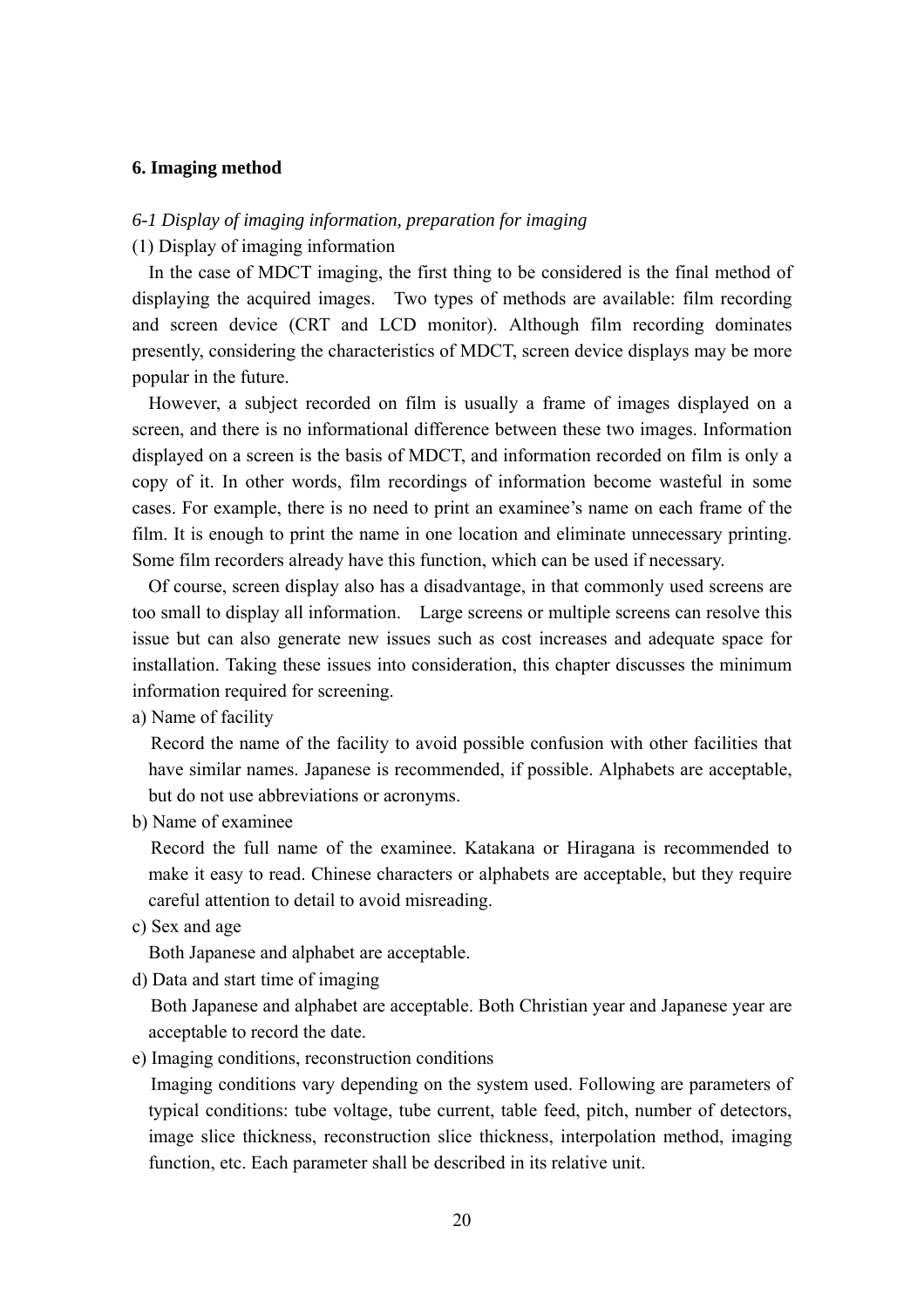f) Imaging position

 Set the apex of the lung as a reference position. It is desirable to describe the imaging position as a distance from the reference position in mm units. When other reference positions are used, define them.

j) Additional number

 It is desirable to assign unique identification numbers to individuals. Additional numbers shall be created based on personal IDs, order numbers for imaging, or other numbers in each facility.

- k) Window Width/Window Level
- l) Imaging direction and body position (R/L, P/A, Feet First/Head First, Supine/Prone)
- m) Viewing direction (View from Feet/View from Head)
- n) Field of View (FOV)

Display in the size of FOV (mm, cm) or in magnifying power

o) Scale (cm)

If there is space on the film or screen to record the information described above, it is recommended to put the information together and record only the imaging position (and other conditions such as tube current) when they are variable in each frame.

When the information described above is shown, the minimum of information is maintained.

(2) Preparation before imaging

 It is very important to perform MDCT system, peripheral startup, and operation checks to allow for smooth screenings.

a) Startup check

Check items after system startup.

[1] Safety mechanism of table/bed (operation of mat switch in front/rear side and tape switch)

- [2] Oblique motion of table/bed
- [3] System operation
- [4] Free space of built-in hard drive for storing image data and raw data
- [5] Frequency and voltage of electric generator (in the case of MDCT examination car)
- b) Execution of operation
- [1] Execution of warm-up
- [2] Air calibration
- [3] Image check using phantom

Image display, adjustment of window width/window level, absence of artifacts, CT value (mean, SD).

c) Other checks

 Microphone test, auto voice test, confirmation of surveillance camera operation, and adjustment of air conditioner.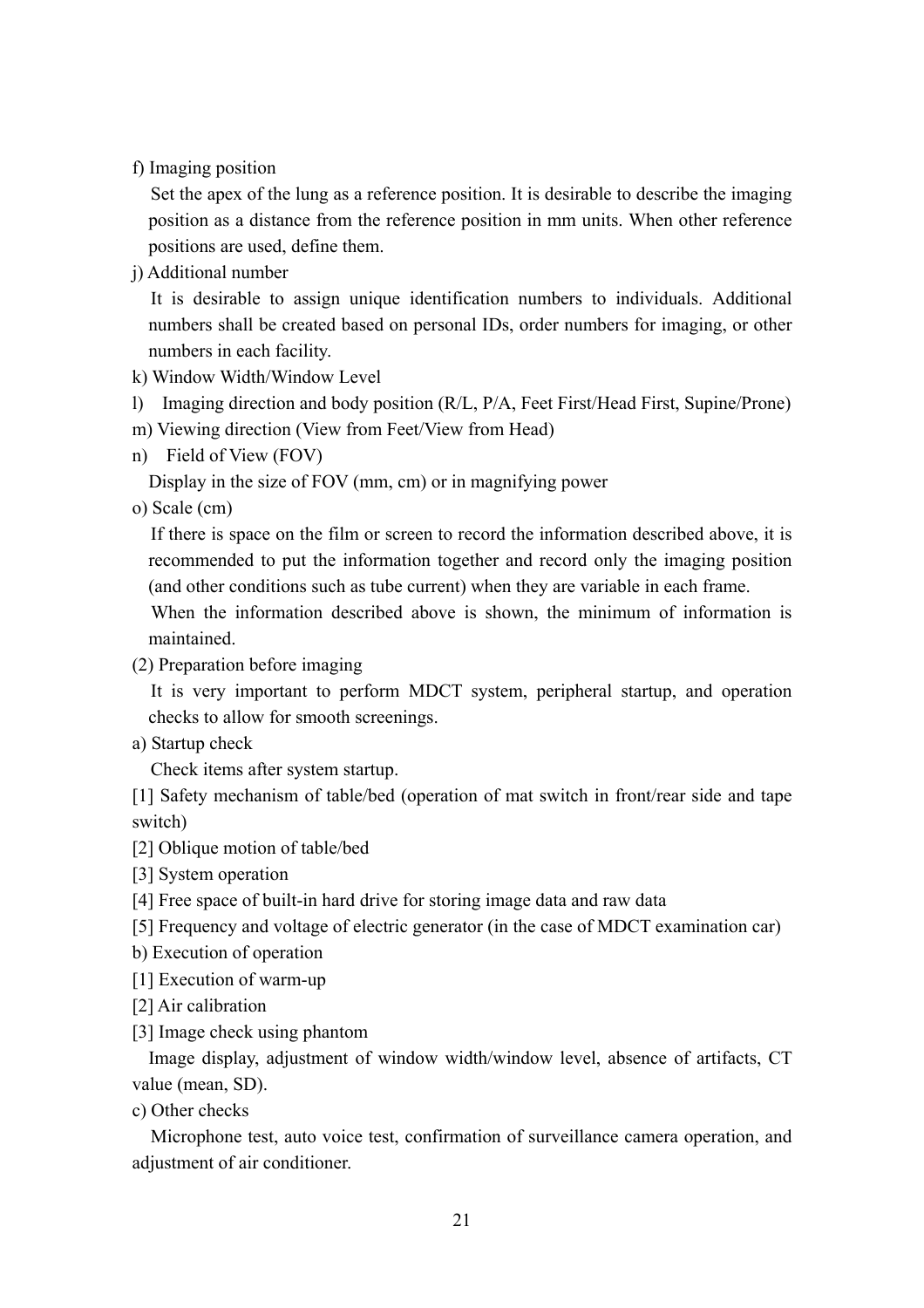Preparation of disks to store images (initialization, preparation of backup disk)

In the case of an MDCT examination car: grounding wire, car jack, handrail setting, and safety check.

## d) Cleaning

 Keep the places that come into the examinee's view clean and neat, as well as the waiting room, dressing room, CT examination room, and bed. It is good to check everything from an examinee's perspective along the examinee's path from entering the room to exiting the room prior to daily imaging.

Surprisingly, adequate attention is not paid to "odor." Some examinees detect musty odors emanating from the towel used while cleaning, body odor, cologne, and hair dressing of previous examinees. Keep in mind that odor can cause unpleasantness in some examinees. It is necessary to provide a good environment for imaging in a broad sense by using deodorant available on the market and by ventilating the air well.

## *6-2 Consideration for examinee*

## (1) Note

 Screening is different from examination in hospitals or clinics, because most examinees screened are healthy people or people who have no awareness of illness even if they feel some disorder. For this reason, the examination quality often is judged by the "appearance" (i.e., impression or atmosphere of examination facilities rather than the accuracy of examination). One of the factors affecting the overall impression of a facility is the service provided by the technician, who has one-on-one contact with an examinee directly in a closed room. Their role is significant.

Considering that examinees feel heightened anxiety before the examination, give them enough explanation about the examination. It is recommended to assign a staff member to explain the examination and to prompt gowning, if possible.

Because examinees tend to be injured most when they lay themselves on the bed and rise from the bed, examinee positioning requires some attention. During the examination, because there is danger that examinees may be caught in the machine, miss his/her step, or fall down due to dizziness, it is very important to monitor blind corners with cameras and pay attention to the examinee.

Especially while the bed is moving at the time of imaging, you have to keep watching the examinee and respond quickly to any accidents.

When the imaging is over, tell the examinee that the examination is over, then quietly return the bed to its original position, and make sure that the bed has completely stopped. When getting off the bed, help the examinee in a casual manner and make the change of examinees smooth.

Keeping an examinee in the supine position for a long time may cause a change in the posterior lung field. When an examinee has to wait for a long time due to machine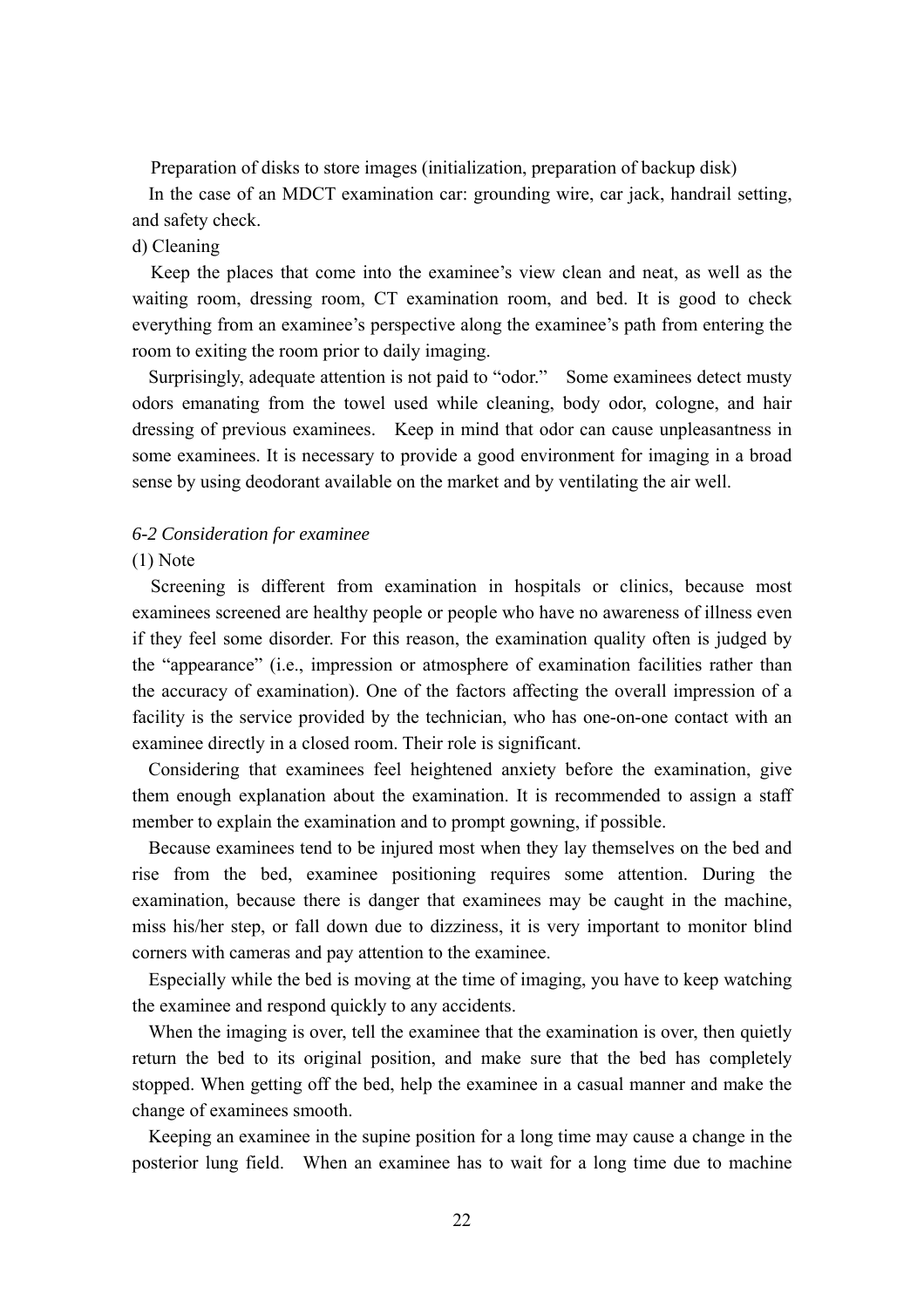failure, etc., it is necessary to make him/her wait in a sitting position rather than lying down on the bed.

You also should pay attention to "sound." Music can be used depending on the facility's circumstance. When only the sound of the machine operation is heard in a silent room, this may cause oppressive feelings in the examinee. In addition, chatter between staff members often may make examinees feel uncomfortable.

## (2) Appearance and delivery

 Clean white coats and neat hairstyles are essential. Polite and clear delivery, without hesitation, is a basic element to giving the examinee a favorable impression. Technicians should check their deliveries with each other on a regular basis. Refrain from wearing sandals, which never give a good impression to examinees.

 Smiling is the best service. When you make eye contact, do not forget to smile. (3) Expertise

 In most screening sites, "faster" and "more" image acquisitions are required. For this reason, when you are under time pressures, you may often answer abruptly and rapidly to examinees' questions.

However, you should understand that screening is a rare opportunity for examinees to ask questions that they usually cannot ask doctors directly, and attempts to answer precisely and concisely with good faith should be made. To this end, it is important not only to have expertise but also to absorb state-of-the-art knowledge and be cognizant of topical information broadcast in the mass media.

Moreover, it is necessary that you are ready to explain the importance and safety of the examinations performed at your site, in your own words, that is easy for examinees to understand.

### *6-3 Efficient screening method*

## (1) Gowning

 Because imaging is basically performed with clothes on, it is important to understand the cause of obstacle shadows fully. Usually, most plastic buttons in shirts or blouses are not obstacles for imaging, but necklaces or inner clothing with metal parts can be a source of artifacts. Ask the examinee to take them off, explaining the reason. If there is no clothing worn in this case, ask the examinee to wear an examination gown. Additionally, it is good to provide written guidance of screening in advance to ask the examinees to arrive at the facility wearing plain T-shirts and the like to avoid the necessity of gowning.

 It is desirable to have several places for gowning adjacent to the CT imaging room to enhance throughput. Instead of merely explaining the examination in advance, it is very user-friendly to post notices with illustrations of gowning rooms for examinees to avoid confusion. However, in the case of on-site screening, sometimes gowning rooms are not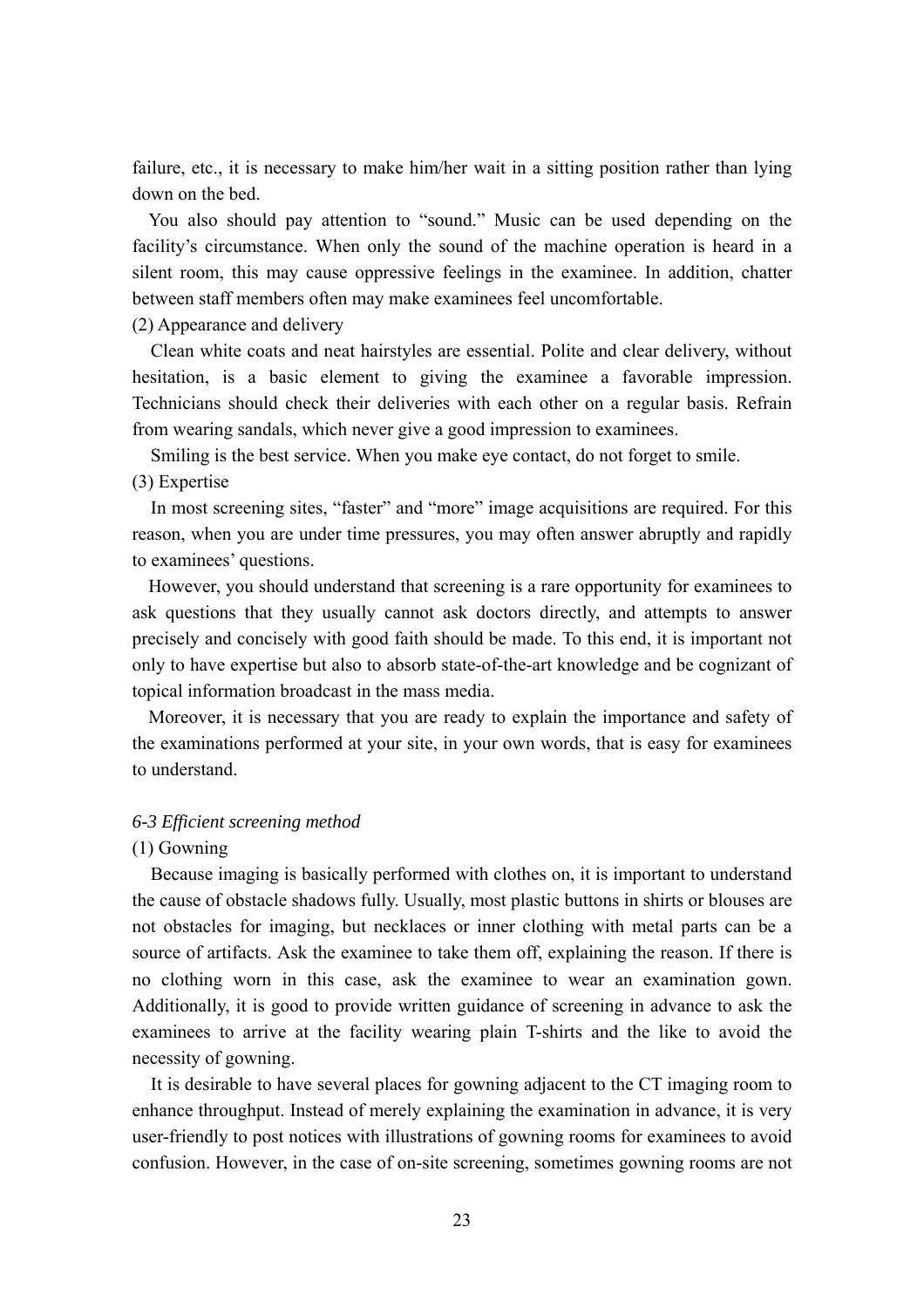available, and examinees have to do gowning in a waiting room or a scanner room of an MDCT examination car. For this reason, to perform the screening smoothly, it is necessary to take some measures such as adding the item about clothes in written notices for screening so that examinees take examinations without gowning.

(2) Entering room and exchange of examinees

 There are two methods for positioning an examinee. One is the method of elevating the bed to the imaging position first with an examinee just lying on the bed. The other method is to adjust the examinee's position to some extent when the bed is in a lowered position, where right and left adjustments can be performed precisely. The most important thing at the time of positioning is to ensure an examinee's safety. Especially when many examinees are to be examined, it is necessary to pay attention to ensuring safety.

Exchange of examinees is the most time-consuming part of the entire examination process, and this greatly affects throughput when not performed smoothly. One measure that can be taken is to place stairs or a foot stool at the base of the examination table (Fig. 1).

Using this, the bed position can be adjusted by vertical movement within several centimeters, which leads to improved throughput. However, because the bed is very high from the floor, you have to pay enough attention to safety and be ready to respond quickly to accidents. It is desirable to place a handrail or a safety fence to prevent falling (Fig. 2).

(3) Pre-registration

If examinee names and dates of birth are available by the day before screening, register them in advance, and pick up the name of the examinee from the pre-registered list to proceed with imaging registration on the screening day. Using pre-registration enables a reduction in typographical errors and registration time at the screening and leads to improved throughput.

## (4) Imaging method

a) Positioning

Because positioning is usually performed in the supine position with arms up, ask the examinee to keep his/her elbows close to the head. To make the posture stable, cross the arms around the wrist or hold one arm with the other arm (Fig. 3). It is desirable to adjust the height of the wrist a bit higher than horizontal level, which is parallel to the bed, by using some tools to reduce the burden on both shoulders (Fig. 4).

There are many elderly examinees in a screening site. In the case of examinees whose arms cannot be raised, perform the image acquisition with the one arm down (or both arms) that cannot be raised. In this situation, it is necessary to pay enough attention at the time of moving to the bed to keep the arm away from the body or put the arm on the stomach. When the arm is on the stomach, the entire arm can be placed on the body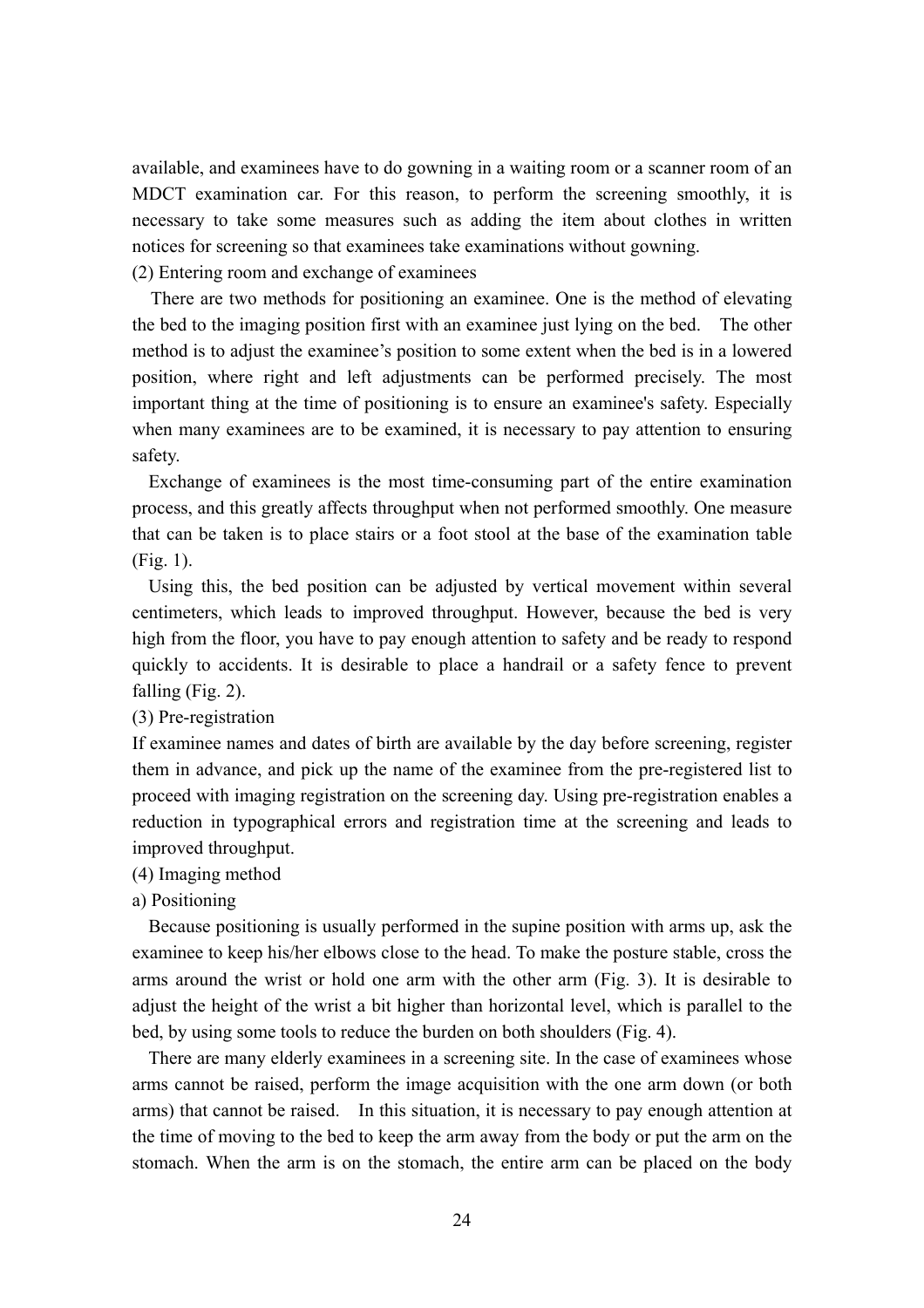appropriately by letting the fingertips of the arm touch the iliac crest at the opposite side of the lowered arm. When the arm is put near the bellybutton, the upper arm and elbow are placed on the side of the body, and noise and artifacts increase because of the increased absorption dose in the direction of the side of the body. Therefore, when the arm position is different from the ordinary position, it is very important to write down this fact in some field as a comment for the radiologists to understand the cause of the noise and/or artifacts.

It is recommended to use a thin pillow, because the images of the lung apex are affected when the level of the head is not flat. For example, one measure is to use a regularly sized towel folded several times with a soft sheet on top. This is excellent from a hygiene point-of-view because it can be changed frequently (Fig. 3). For examinees whose legs cannot be stretched due to lower back pain, a triangle of sponge is useful to support the legs when the knees are bent slightly. For examinees whose lordosis is very severe, body posture can be corrected by inserting a pillow or a towel under the back parts to acquire cross-sectional images of the lung apex.

Then adjust the body position in the right and left direction so that the body is placed in the center of the bed, and adjust the body height so that the body part with maximum body thickness (the base of the lung) is placed in the center of the FOV. In addition, it is desirable that apexes of both lungs are parallel to the imaging plane, and that the apex to the base of the lung is imaged symmetrically to the center of the mediastinum. It is very effective to explain notices and examination methods again at the time of positioning. It is a good idea to prepare standard expressions in advance: "Breath-holding lasts about 10 seconds." "Please take a deep breath and hold it." "Please follow woman's instructions." However, some examinees are extremely nervous, and it is important to take time to talk at the pace of an examinee's understanding and looking at individual responses.

It is necessary to pay attention to the positioning because comparative image reading becomes difficult when positioning is not constant. Especially in the case of a small examinee, positioning in the right and left direction tends to be less careful compared to a large examinee. Remember that positioning is an indispensable technique among a lot of MDCT imaging techniques to provide easy-to-read images.

b) Scanning method

 In principle, positioning images (scanogram, scout view, etc.) are not taken to reduce radiation dose and time. But, in the case of some types of CT with no real-time function, or in the case that the imaging range needs to be determined by body shape, or in the case that an automatic tube current controller is used, the scanogram shall be taken at a minimum dose.

The starting point of imaging is normally 1.5 finger-breadths above the upper edge of the manubrium of sternum, but fine adjustment of the position based on body shape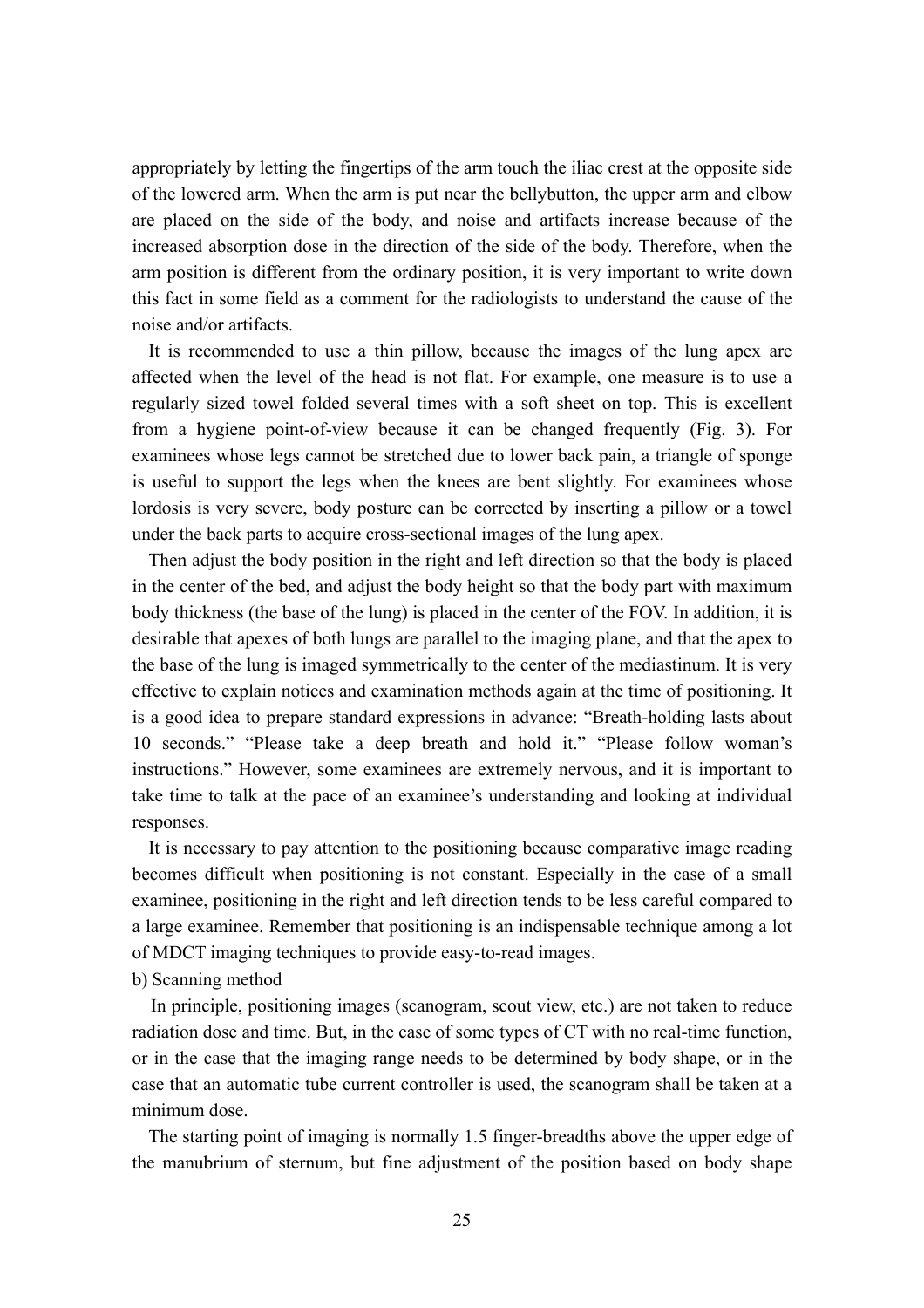shall be determined by the technicians. It is considered that about 2 finger-breadths above the upper edge of the manubrium of the sternum for extremely thin bodies, and not more than 1 finger-breadth above for fat bodies, are standard.

As for scan direction, the cranio-caudal direction seems to be standard considering convenience, but when breath-holding is difficult for the examinee, the caudal-cranio direction will be effective. For examinees who cannot perform long breath-holding, including elderly people and people who are losing lung function, perform the scanning in the caudal-cranio direction from the base to the apex of the lung, and provide them guidance to hold inspiration first and to exhale slowly when they feel choky. For examinees who cannot perform breath-holding at all, perform the scanning in the cranio-caudal direction with normal breathing.

Imaging range shall be set at 300 mm for males and 280 mm for females as a standard. Of course, regardless of this standard, the value to fit the length of an examinee's lung should be set, but it is necessary to compromise to some extent for the primary screening. And in the case of the MDCT system where scan images can be monitored in real time, set the scan range a little bit longer, and interrupt X-ray radiation as soon as the base of the lung is scanned.

 It is desirable in principle to acquire the images with maximum inspiration (deep inspiration). This is because it is easily inferred that contrast discrimination of CT images will significantly drop on the normal tissue of the lung when the inspiration is not sufficient. Among the well-differentiated adenocarcinomas, low contrast shade such as BAC (bronchiolo-alveolar carcinoma) is a typical example. Moreover, because tremendous value is placed on comparative image reading, reproducibility of images is strongly recommended. Maximum inspiration seems to be the best method to suppress the fluctuation at a minimum level when images are taken so as to be the same. However, when the maximum inspiration affects stability, perform the imaging with normal inspiration.

## (5) Image reading environment

It would not be an exaggeration to say that technicians operating CT systems are the primary image readers, because MDCT systems that can provide almost real-time monitoring at the time of imaging are dominant. Therefore, eye-friendly monitors are one important consideration for the imaging environment. Because the system is used for screening, it is necessary to take examinees' impressions of the system into account, rather than that of the hospital. Also, stable imaging requires sufficient equipment and maintenance.

The following are required for an image reading environment: brightness of the MDCT system monitor, brightness of computer monitor for the automatic diagnosis and comparative image reading, brightness of the display case, and luminance of the room.

MDCT system monitor brightness shall be adjusted by using a luminance meter with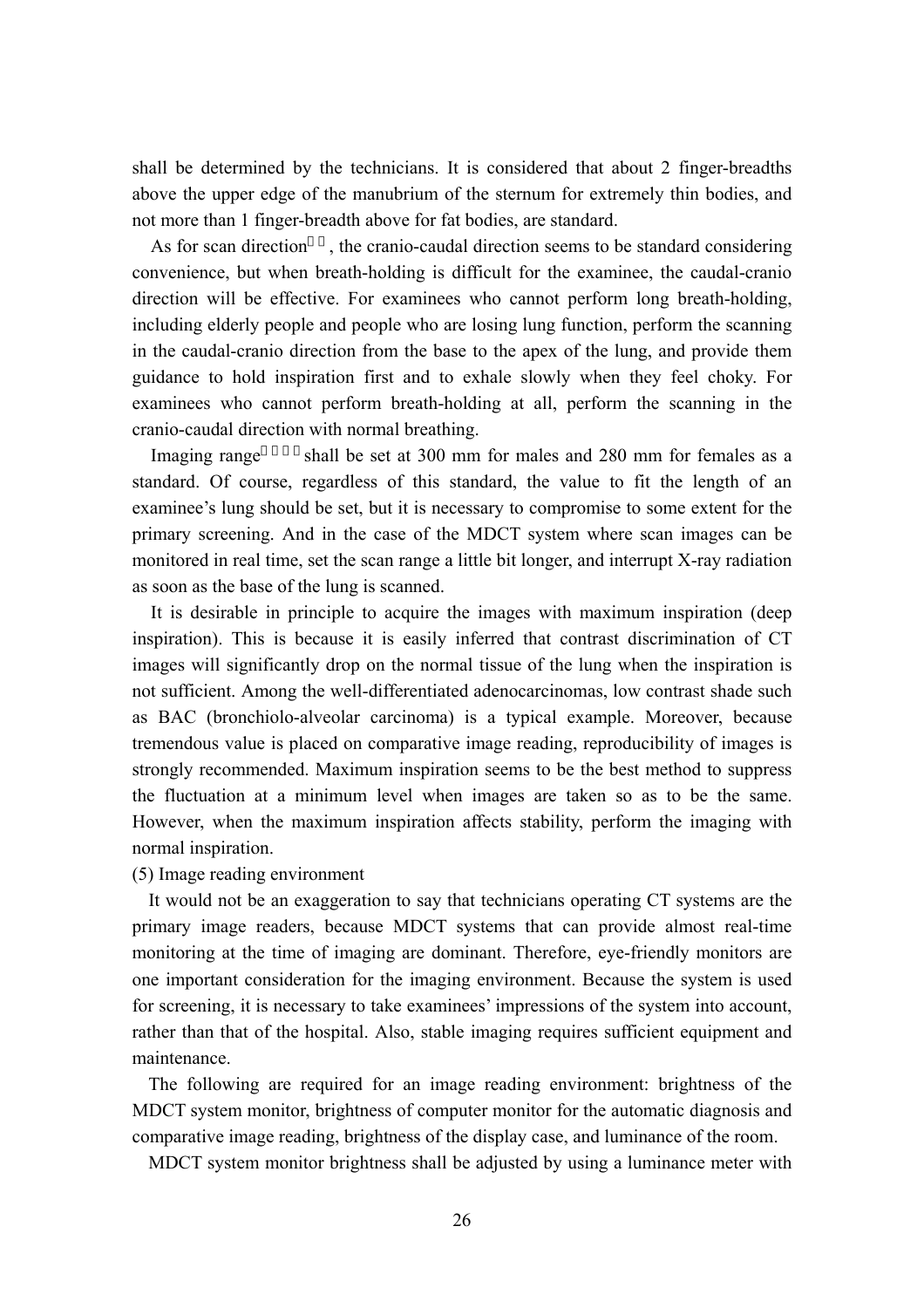an SMPTE pattern\*1 at the time of installation. Record the adjusted value and readjust the brightness of the monitor periodically at the time of maintenance or monitor replacement. Also, PC monitors shall be used after the brightness adjustment using a luminance meter.

 Although display cases do not require brightness as high as that used for reading mammography images, proper attention shall be paid to deterioration of brightness, and fluorescent lamps shall be replaced properly.

It is desirable that image-reading rooms are equipped with brightness-controllable light fixtures. When real-time images are displayed on the monitor screen, they are difficult to see in a room that is too bright, and reflection of light on the screen also makes them difficult to see. However, a room that is too dark is not safe because certain things cannot be seen, and it is well known that a room that is too dark is bad for the eyes. The CT examination room also requires a brightness-controllable light fixture. A room that is too bright makes the examinee feel restless. On the other hand, a room that is too dark is dangerous. It is necessary to adjust the brightness, taking the weather into account. If the light fixture is not controllable, it is necessary to keep the brightness of the room constant by using a lightproof curtain or window shade. To realize this environment, it is necessary to take it into account at the design stage.

Moreover, in the case of an MDCT examination car, brightness of the room varies depending on the weather or the place in which the vehicle is parked. To keep the brightness of the room constant, it is necessary to place light-shielding films on the windows or install lightproof curtains.

Room temperature controls also tend to be overlooked. When temperature is controlled based on the sensible temperature of examination staff, sometimes examinees feel uncomfortable. It is necessary to pay attention to the adjustment based on ambient conditions.

## *6-4 Contraindication*

There are some reports that malfunction of implantable cardiac pacemakers or defibrillators is caused by CT imaging. Keep track of information such as name of manufacturer and model number, and post written notices so examinees are aware of this hazard. It is necessary to take into consideration that imaging shall be canceled in some cases, even if the model used is other than reported models.

<sup>\*1</sup>SMPTE pattern: Society of Motion Picture and Television Engineers pattern. Used to adjust distortion, density difference, and resolution by displaying it on the monitor.)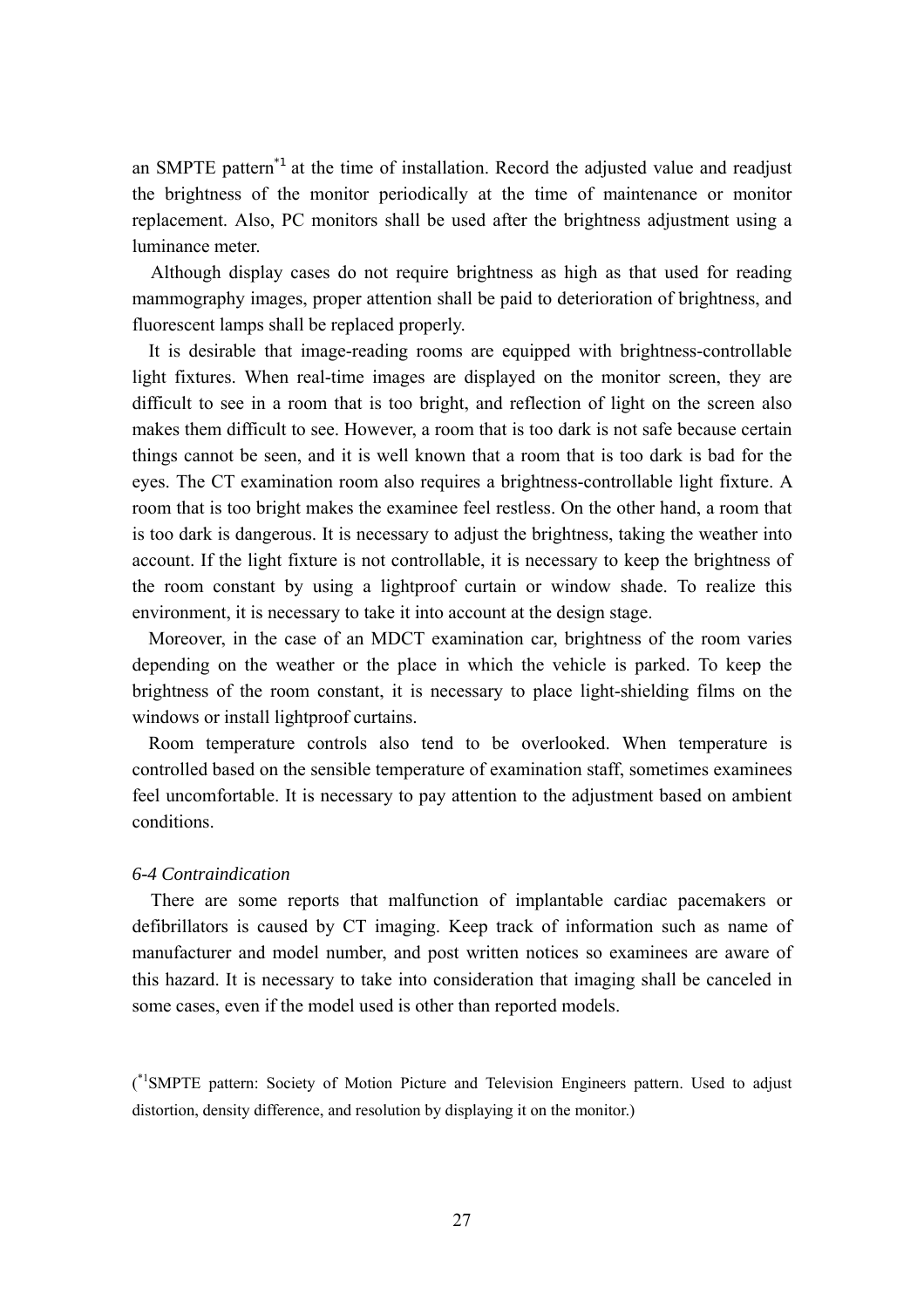References

1) Kumatani, T., Okamoto, H., Horinouchi, T., et al. Using a Mobile Helical CT Unit in the First Step of Lung Cancer Screening. *Japanese Journal of Radiological Technology* 55(2): 211-217, 1999 (in Japanese)

2) Health and Welfare Statistics Association: Annual Statistical Report of National Health Conditions 2004, 51(9): 434, 2004 (in Japanese)







Fig.2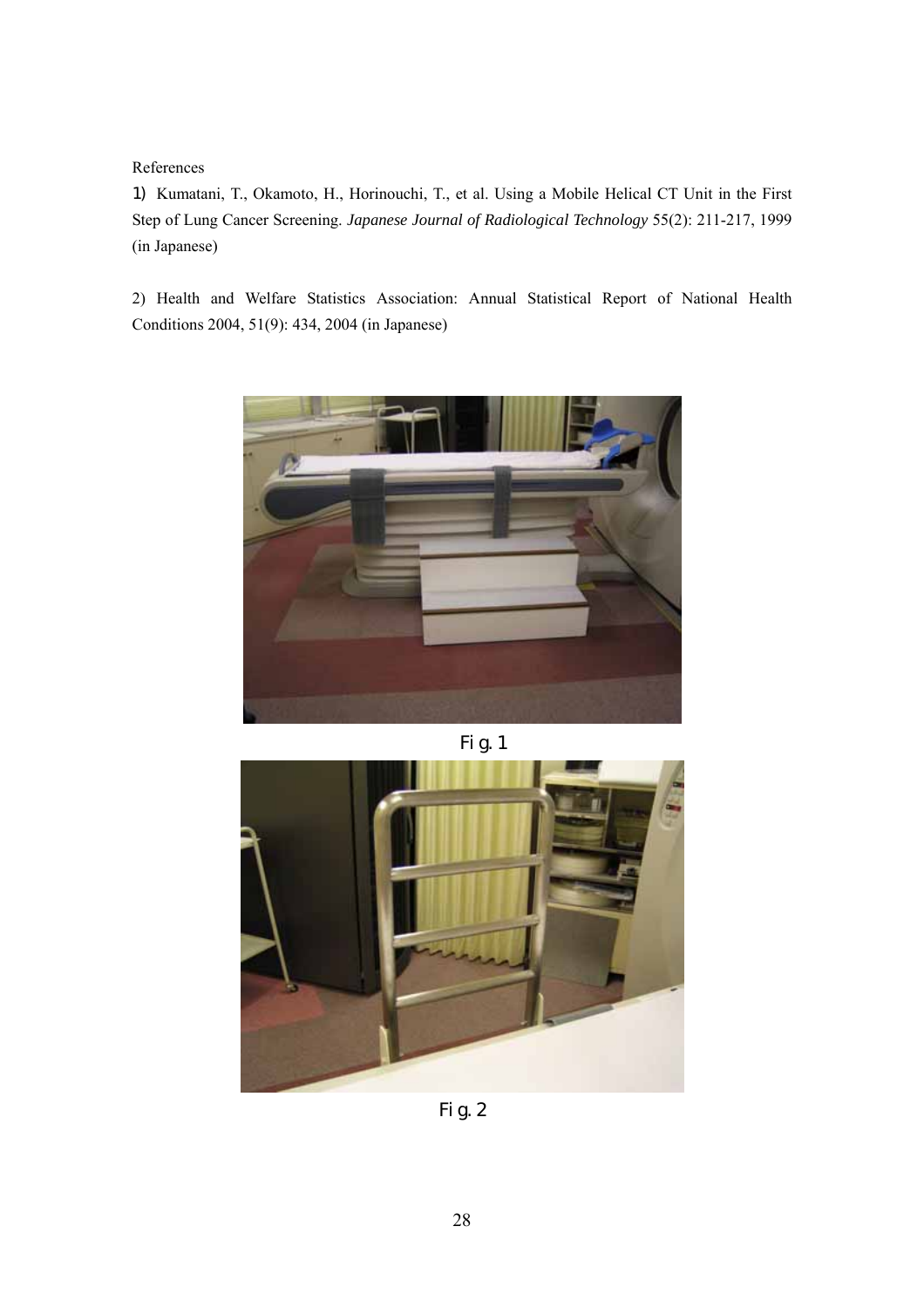

Fig.3



Fig.4



Fig.5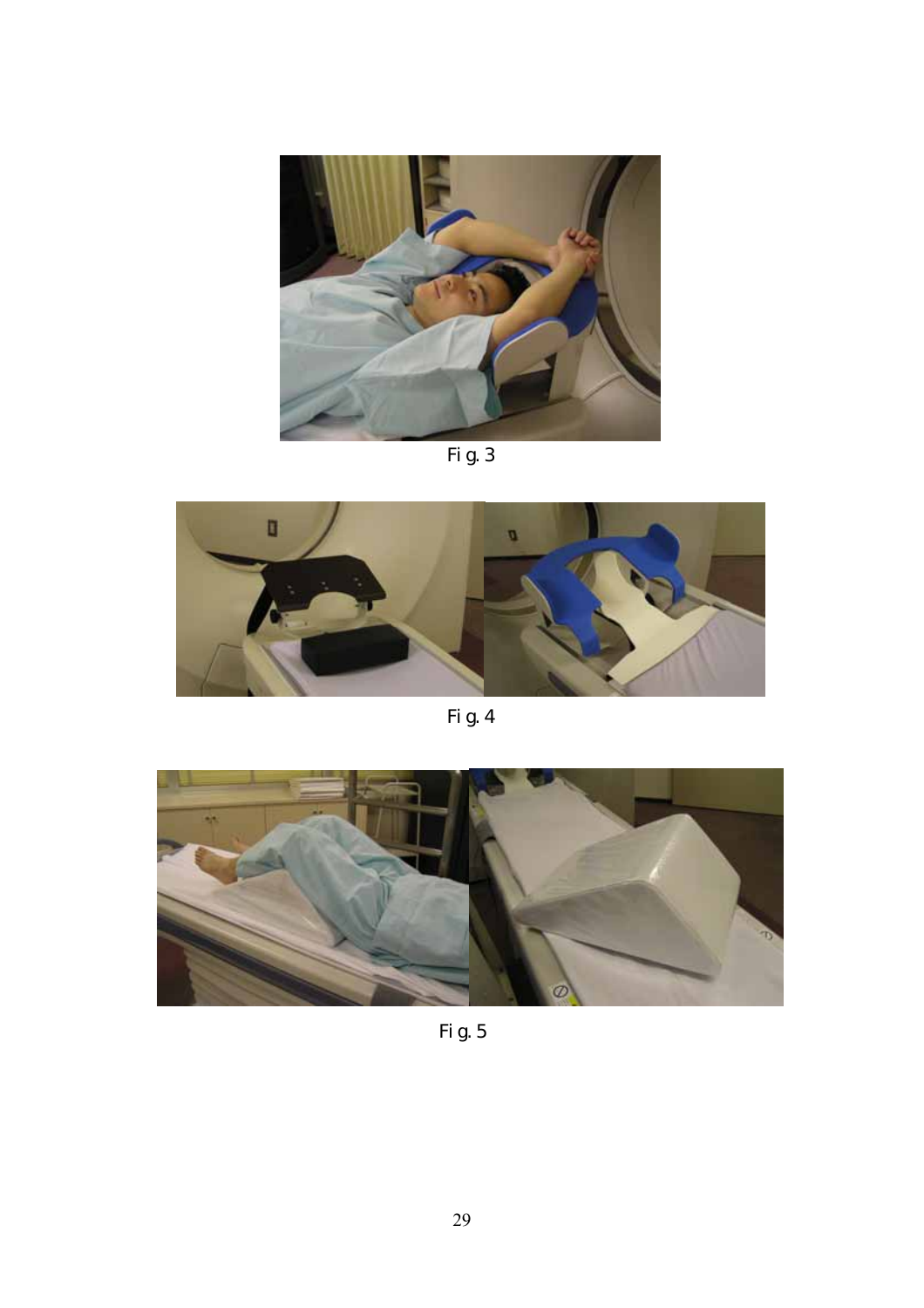

Fig.6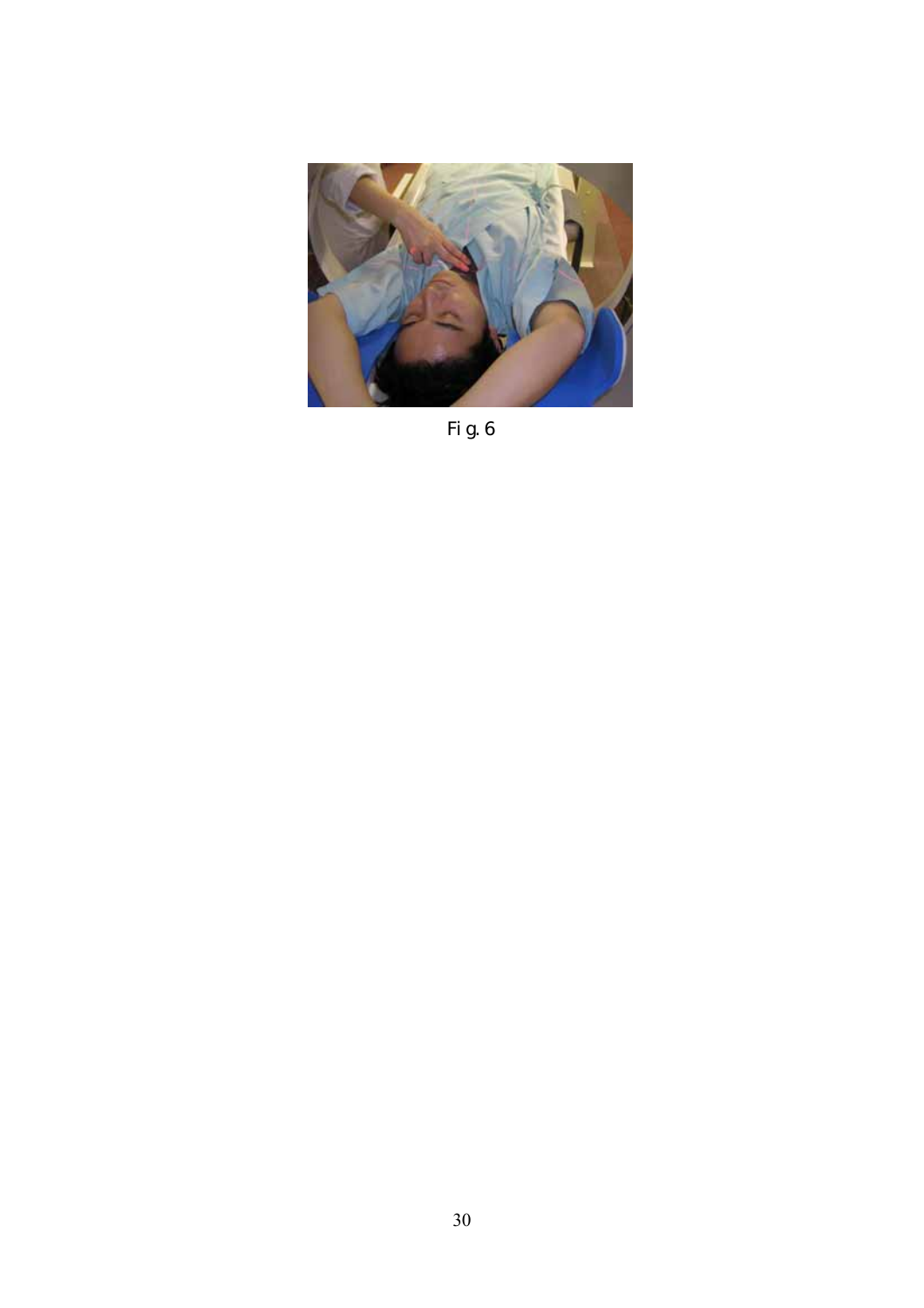### **7. Quality control of X-ray CT system**

#### *7-1 Failure and maintenance of the system*

What is required in the process of using MDCT as well as SDCT is first to stably maintain the specified performance of the system. To ensure this, it is necessary to prevent system failures from occurring, and second, to fix failed equipment quickly should they occur. For this purpose, it is essential to perform a daily routine check and periodic maintenance specific to the system.

## *7-2 Daily routine preventive maintenance (Table 5, Fig. 7)*

#### (1) Maintenance of the environment specified by the system

 Increases in stressors, such as temperature, dust, vibration, and corrosive environment, can be triggers of system failure. Especially in the case of electronic parts, it is said that as temperatures increase by 10ºC, the life of the system will be halved and the failure rate will be doubled (10 degree rule). For this reason, failure of an air conditioner may cause an unstable condition of the entire system.

(2) Warming-up the X-ray tube

Serial load of high voltage not less than 120 kV is given to an X-ray CT system. Therefore, the system requires warming-up from low voltage before clinical operation. Especially when the system has not been used for a long time, the electric strength characteristics of the X-ray tube will decrease. In this situation, if high voltage is given to the X-ray tube, in-tube discharge occurs easily and sometimes may cause explosion of an X-ray tube. After long holidays, it is necessary to perform the warming-up procedure sufficiently by the method designated by the manufacturer. Warming-up of the X-ray tube is an important maintenance step that leads to stability of the X-ray tube and enhanced service life.

#### (3) Operational check for gantry and bed

Accretion of contrast medium and neglected needles may cause abnormal behavior and abnormal images, etc. Therefore, before an operational checkup of the mechanical drive, cleaning of covers and elimination of foreign objects shall be performed first. In the region where manual operation is possible, check the following items with a distinct understanding of the operating instructions for each region.

Whether there is an abnormal sound or vibration in the mount rotation drive. In the case of a system with a tilt mechanism, check for abnormal sound or vibration during tilt operation.

Whether operation of the wedge, slit, etc. is normal.

③ Check bed movement in vertical and horizontal directions and whether switches turn on properly and readings on instruments are correct. When abnormal sounds or vibrations are detected, open the scanner cover and check the mount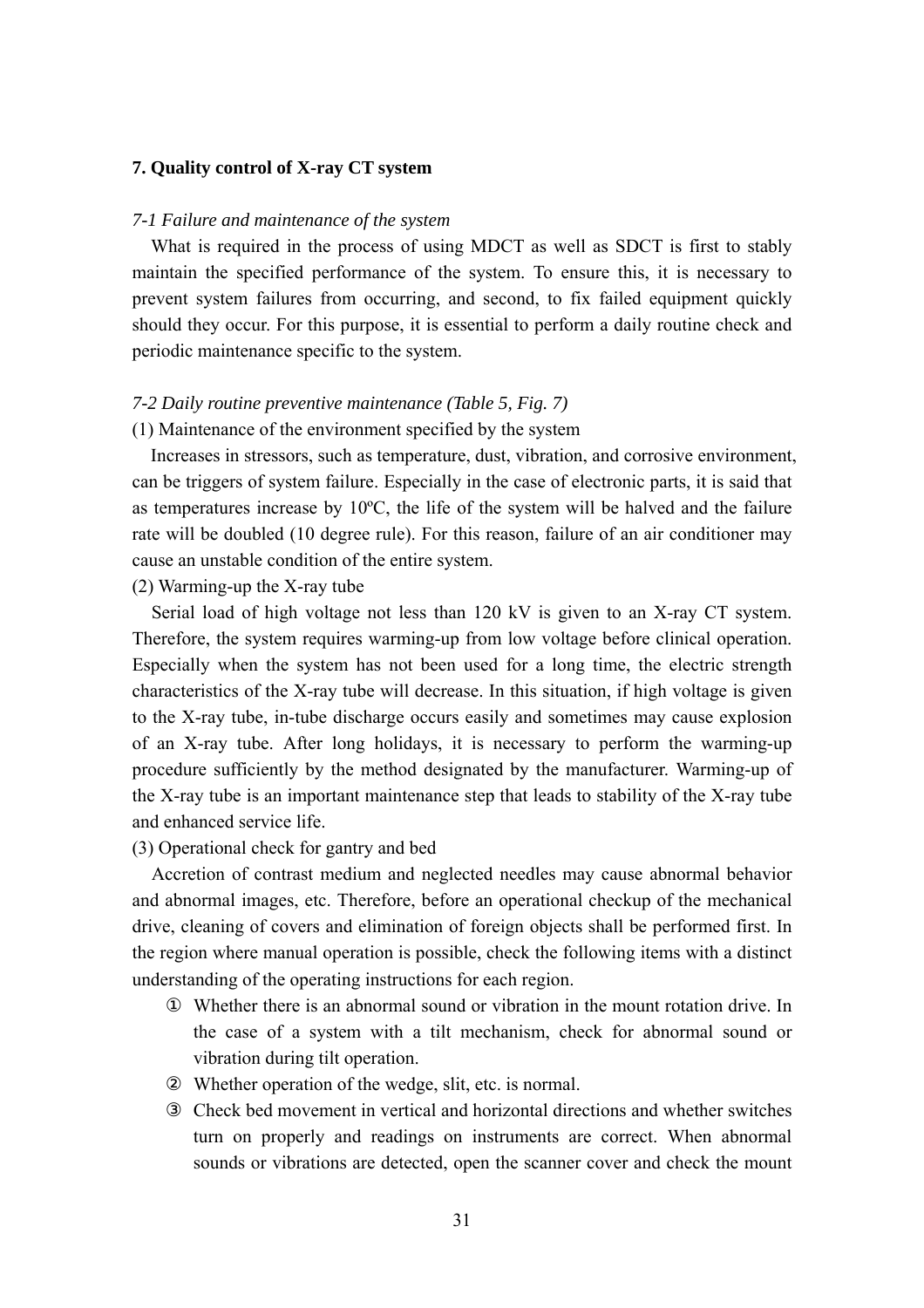rotation or mechanical drive manually.

## (4) Water (standard) phantom scan

After warming-up and gantry system checkup, perform test scanning for a specific size phantom or water (standard) phantom equipped with the system. Perform test scanning under constant conditions, then measure and record the CT value and image SD (noise) value within the specified ROI for scanned images. When abnormal images are presented on the scanned images, contact a service agency to resolve the situation.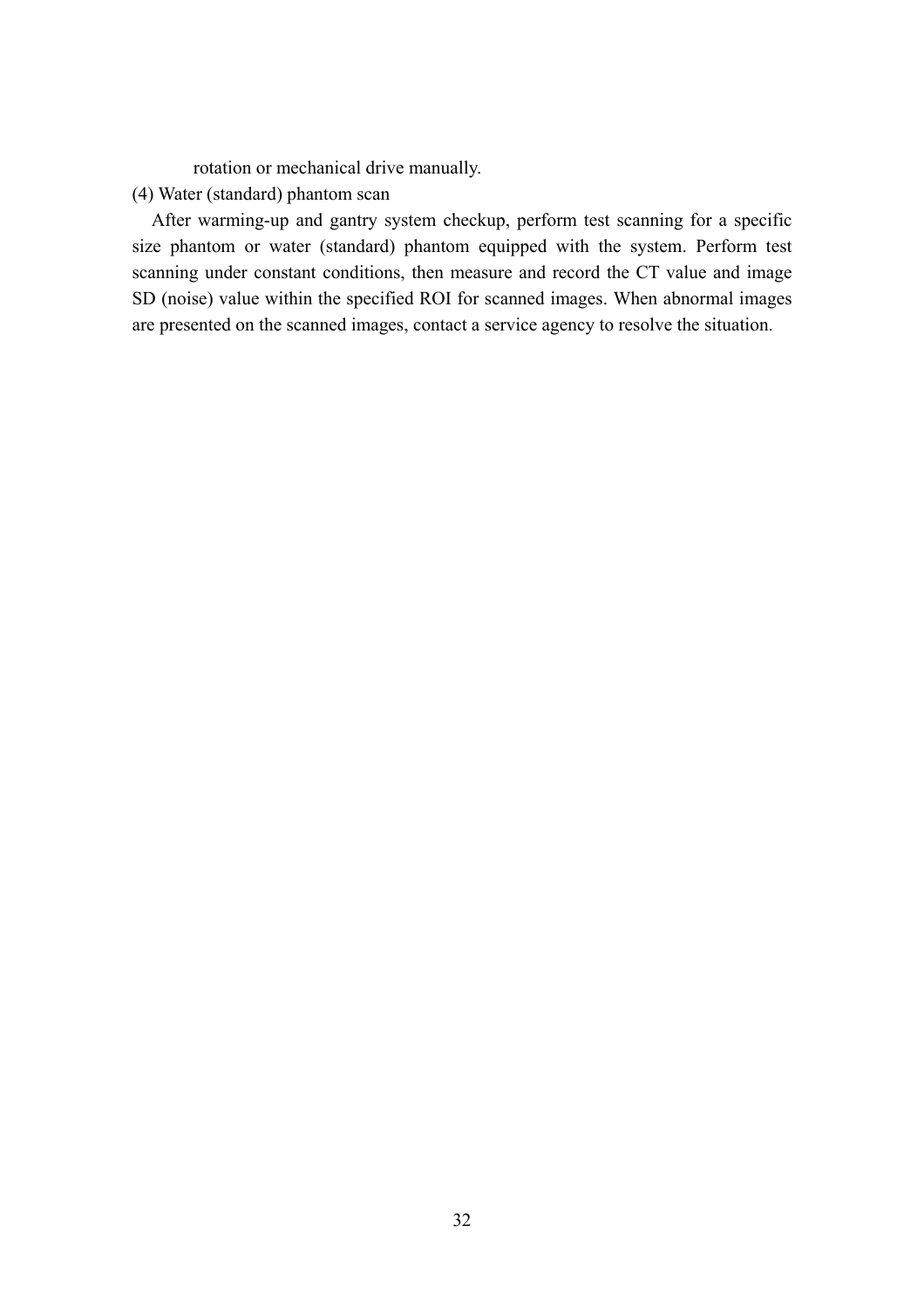|                | Item                                         | Objective           | Example of failures                            | Example of            |
|----------------|----------------------------------------------|---------------------|------------------------------------------------|-----------------------|
|                |                                              |                     |                                                | measures              |
| $\mathbf{1}$   | Warming-up of                                | <b>Extension</b> of | Emergence of                                   | Repeatability is low. |
|                | X-ray tube                                   | life-time and       | abnormal images,                               |                       |
|                |                                              | stabilization of    | repetition of over                             |                       |
|                |                                              | X-ray tube          | current due to                                 |                       |
|                |                                              |                     | pressure resistance                            |                       |
|                |                                              |                     | failure                                        |                       |
|                |                                              | 1. Record of CT     |                                                | 1. Check up           |
|                |                                              | value and SD        |                                                | repeatability         |
|                | Water phantom test <sup>2</sup> . Functional |                     | 1. Emergence of                                | 2. Reapplication of   |
|                | scan                                         |                     | evaluation of whole abnormal images etc. power |                       |
|                |                                              | system              | If the phenomenon                              |                       |
|                |                                              |                     | lasts, contact service                         |                       |
| $\overline{c}$ |                                              |                     | agency                                         |                       |
|                |                                              |                     |                                                | 3. Change scan        |
|                |                                              |                     |                                                | conditions and        |
|                |                                              |                     |                                                | check for             |
|                |                                              |                     |                                                | emergence of          |
|                |                                              |                     |                                                | abnormal images       |
|                |                                              |                     |                                                | 4. Re-collect         |
|                |                                              |                     |                                                | complementary         |
|                |                                              |                     |                                                | water data            |
| 3              | Cleaning of gantry 1. Elimination of         |                     | Emergence of                                   | Elimination of        |
|                | and bed.                                     | foreign objects in  | abnormal images                                | foreign objects and   |
|                | Operational                                  | mechanical drive    | due to contrast                                | material, cleaning,   |
|                | checkup                                      |                     | medium and needles, etc.                       |                       |
|                |                                              |                     | etc. in the                                    |                       |
|                |                                              |                     | mechanical drive                               |                       |
|                |                                              | 2. Check whether    |                                                |                       |
|                |                                              | there are abnormal  |                                                |                       |
|                |                                              | sounds and motions  |                                                |                       |
| $\overline{4}$ | Check humidity,                              | Maintenance of      | Malfunction of                                 | Cleaning of air       |
|                | temperature, and                             | environment         | electric parts                                 | filter, operational   |
|                | dust                                         |                     |                                                | check of air          |
|                |                                              |                     |                                                | conditioner           |

Table 5 Routine checkup items required for CT systems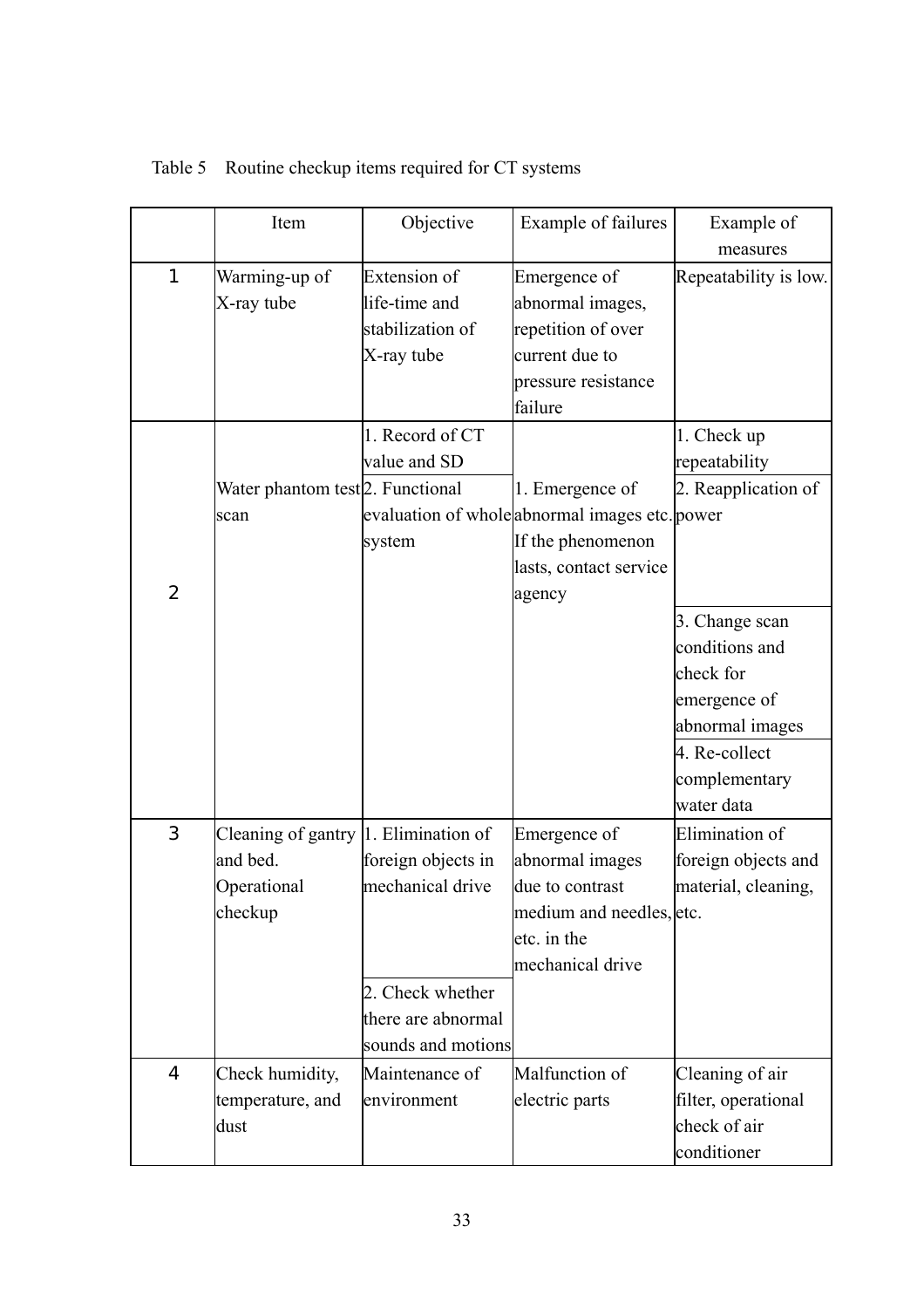(5) Recording system such as CRT monitor, film (Fig. 8)

 According to an aging (deteriorating) CRT monitor, brightness decreases, and contrast varies. These are greatly affected by the brightness of ambient lighting. A CRT monitor and laser printer are adjusted properly with each test pattern by manufacturers at the time of installation. However, considering deterioration with age, users should manage and control max/min density of the CRT monitor for image observation and film images as final output, specified differences of density, contrast, vertical and horizontal display resolution, etc. by storing test patterns (SMPTE pattern<sup>\*1</sup>, refer to Section 6-3 (5) in Chapter 6 Imaging method above) and gray scale patterns in the CT system. In the images under a lung field condition, the ability to depict intra-lung blood vessels or mediastinal parts is determined by a Look Up Table (LUT)\*2 attached to a CRT system. In addition to a method of adjusting images by changing window width, there is a method of controlling LUT by Laser Imager or CT system software.



Fig. 7 Example of daily checkup record manual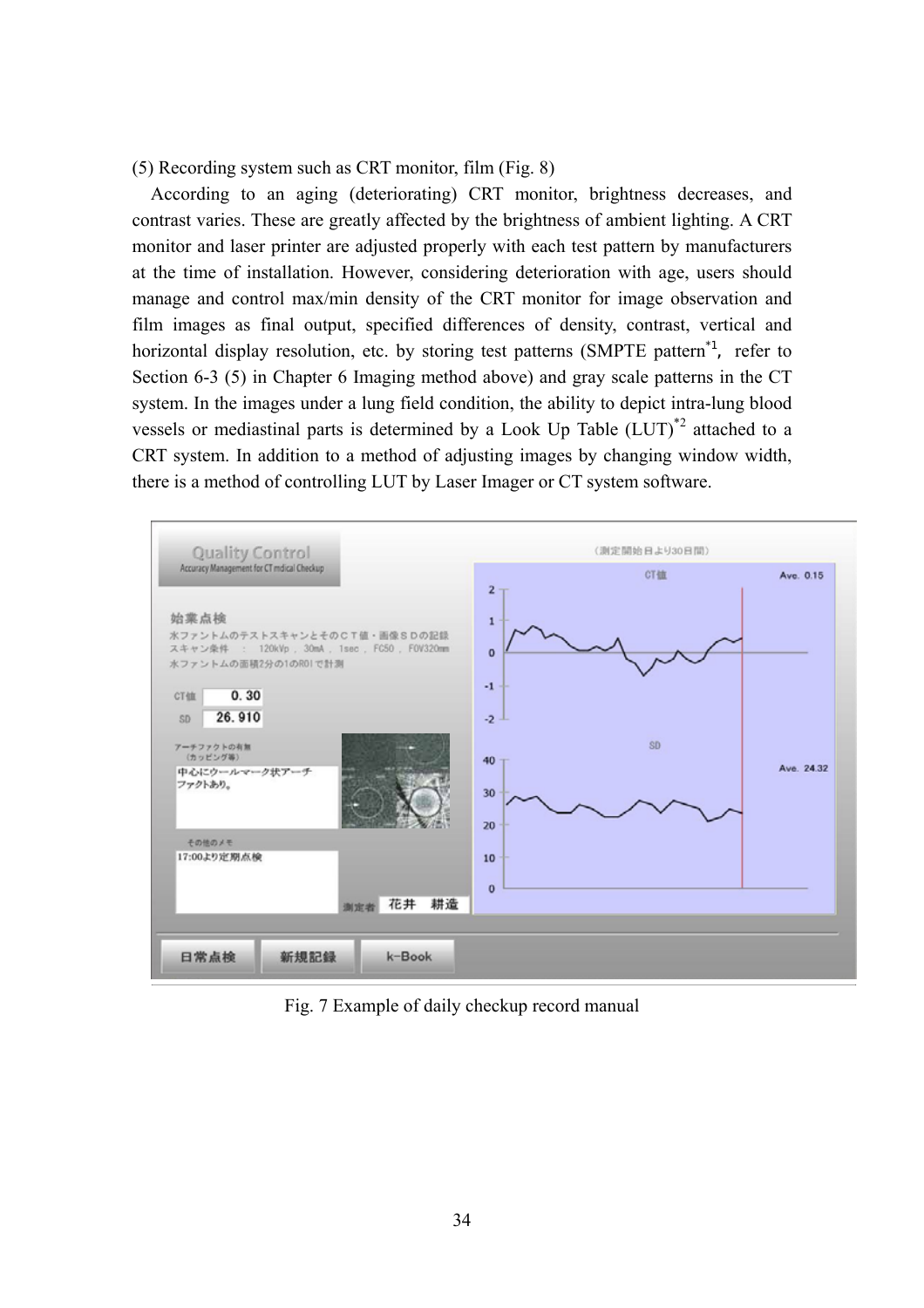

Fig. 8 Checkup of CRT monitor, film, etc.

 $\int_{0}^{2}$  Creating the table to convert pixel to pixel value, density of each pixel can be converted by this table. This conversion table is called LUT, or Look Up Table. Image enhancement or contrast adjustment can be performed by the change of LUT.)

# *7-3 Breakdown maintenance*

When a system failure occurs, the most important thing is how fast we can finish repairing the system and how short we can make the down-time (inoperable time). If you can diagnose the characteristics of the failure, you can decide the necessary steps to take during breakdown maintenance.

 When you focus attention on breakdown maintenance, its time-series processes are as follows: detection of failure, confirmation of abnormality, determination of failure point, diagnosis, acquisition of parts, fix and replace, final check. The first step is diagnosing the failure. Following are measures to take to diagnosis reasons for failure of an X-ray CT system.

(1) Determination of failure points from user's side

 The CT system is a group of precise measurement equipment. When certain equipment is down due to failure, the failure point can be determined by using other units operating properly.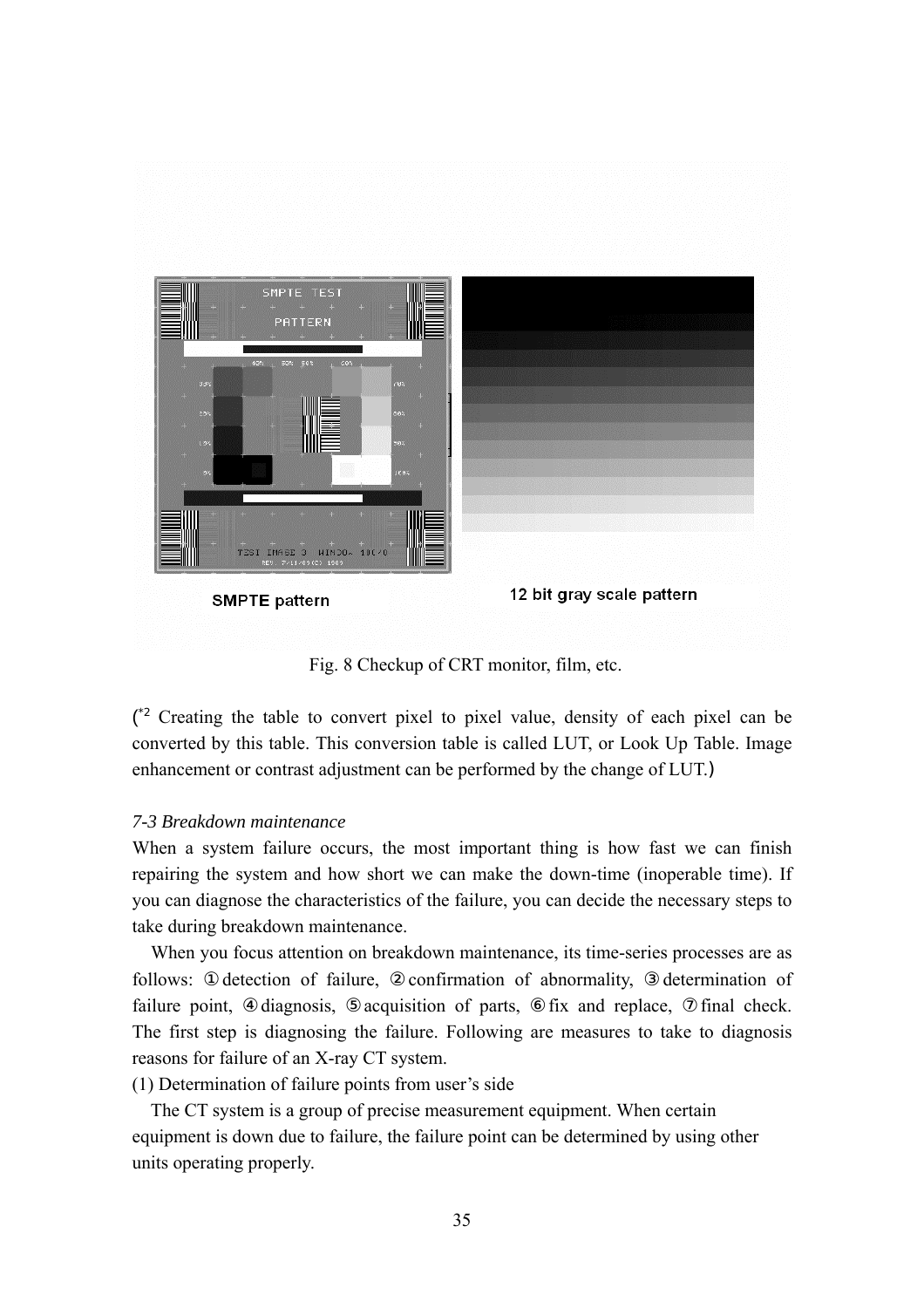a) Method using scan data stored in disk

In this method, procedures start with reconstruction of projection data (raw data) stored on a magnetic disk. As shown in Fig. 7, re-reconstruction of projection data (raw data) acquired properly before failure enables the following:

If the result of reconstruction is "NG," the failure is identified as a reconstruction system failure.

If the result of reconstruction is normal, the failure is identified as the one that occurred before the data acquisition system (DAS).

Error pixels can be found by the subtraction of abnormal images from re-reconstructed images.

In this way, failure points can be divided simply into two parts  $($  and  $)$  by using the function of the system.

b) Method using scanogram

 Using the scanogram, failure points can be roughly identified as the one in the CH system or in the projection angle.

 The Scanogram used for positioning the CT scanner has a structure where the CH position is defined as the X-axis, and projection angle is defined as the Y-axis. Therefore, abnormal data appear in the X-axis direction when an abnormality occurred in the X-ray tube output, and similarly they appear in the Y-axis direction when an abnormality occurred in data collection of each projection angle. Abnormal data can be easily identified because count values are different from those of surrounding CHs.

c) Estimation of failure points based on artifacts (abnormal images)

 During the process of scanning to image reconstruction, various forms of artifacts (abnormal images) emerge depending on various failure factors. The most important thing to understand is to use the emergence mechanism (failure factors) of these artifacts as clues to identifying failure points.

Artifacts of CT images routinely seen are as follows:

Artifacts caused by examinee's motion (motion artifacts)

Artifacts caused by a high absorption substance such as contrast medium (residual barium), metal body (clip, button, hook, denture)

Other important artifacts include:

Artifacts caused by the shape of the subject (change of radiation quality, partial volume effect, etc.)

Artifacts caused by system failures

#### *7-4 Conclusion — Aiming for a zero failure rate of the CT system*

 The important thing for maintaining a system is to define the scope of work and to decide how much to cover. Practically, some maintenance or repair requires measurement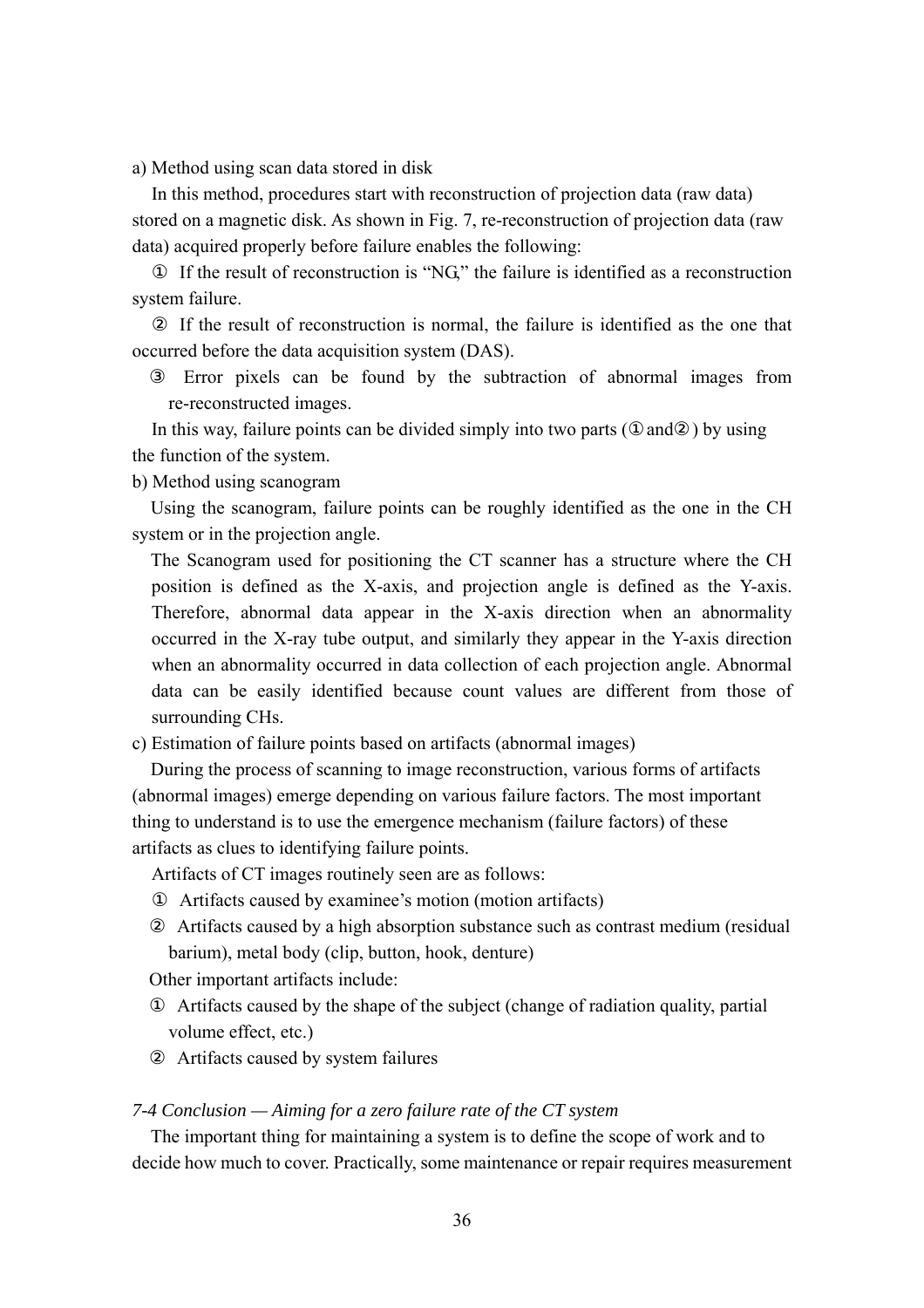equipment, special tools, and test programs. It is debatable that the unseen parts protected by covers or chassis are included in the scope of user maintenance. The level of maintenance should be increased by performing collaborative work with manufacturers at the time of periodical maintenance, and to decide which maintenance level is appropriate for each facility.

#### References

- 1) Takenaka, E. Draft of the 2nd Recommendation of CT Performance Evaluation Committee. *Japanese Journal of Radiological Technology* 38(8),1982 (in Japanese)
- 2) Takenaka, E. Notice to the Recommendation of CT Performance Evaluation Committee. *Japanese Journal of Radiological Technology* 38(5), 1982 (in Japanese)
- 3) Dantoko, Y. Comparison of various CT performance test phantoms: Compared to Recommendation of CT Performance Evaluation Committee. *Japanese Journal of Radiological Technology* 38(5), 1982 (in Japanese)
- 4) Symposium The maintenance of CT scanner. *Japanese Journal of Radiological Technology* 38(5), 1982 (in Japanese)
- 5) Mihara, K. et al. Characteristics of a multi-image camera on a CT image. *Japanese Journal of Radiological Technology* 40(2), 1984 (in Japanese)
- 6) Katakura, T., Kimura, K., Suzuki, K., et al. Fundamental Research of CT No. 9 Trial of Helical Scanning. *Journal of Japanese Association of Tomography,* 16(3), 1989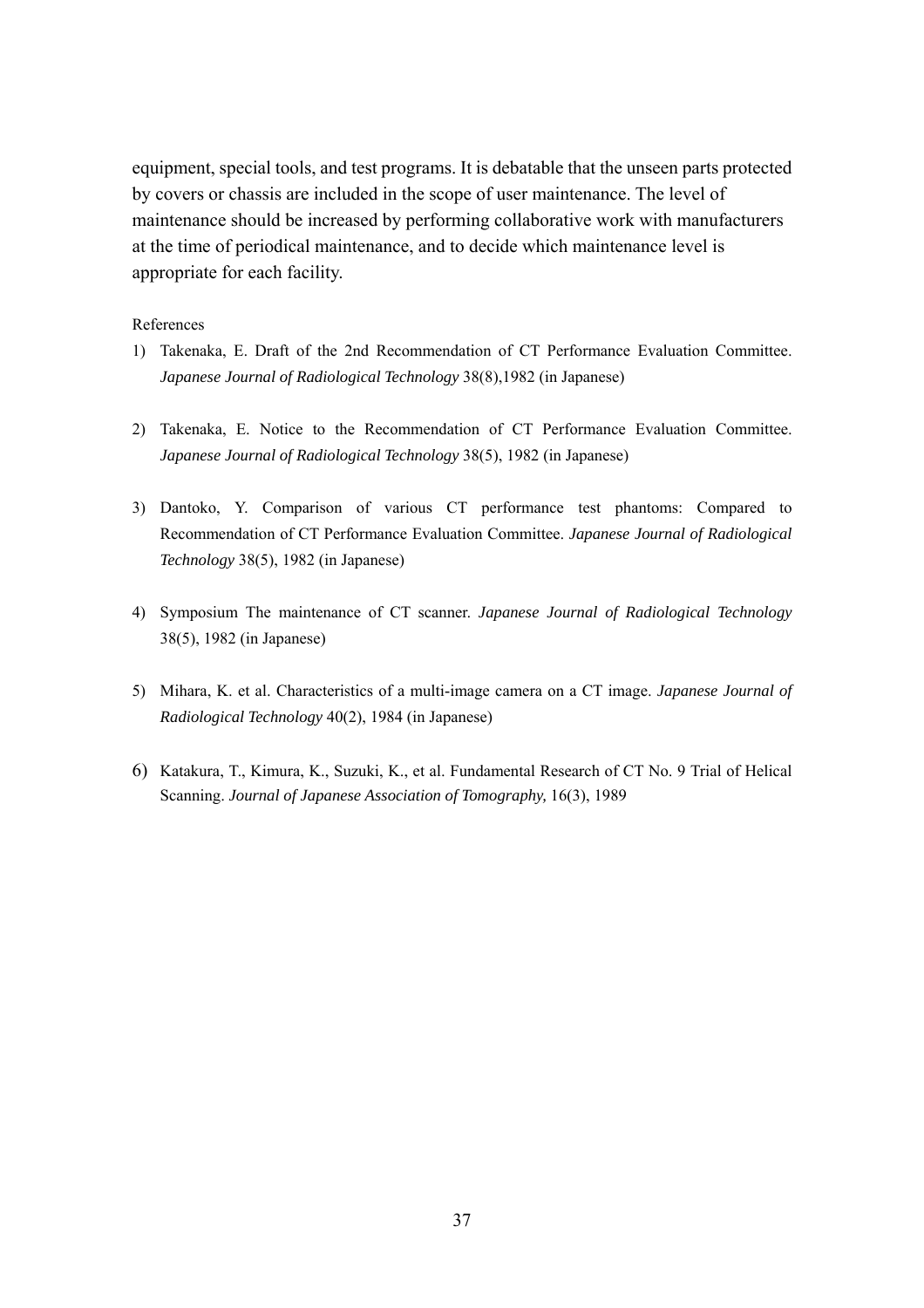#### **8. Risk-benefit analysis of MDCT for lung cancer screening**

Cancer screening would not be beneficial for most people from the point of view of life expectancy, because it is usually targeted at healthy groups. For this reason, it is necessary to evaluate the benefit of life-saving for examinee groups and the risk of shortening life expectancy (hereinafter referred to as "life shortening") due to radiation exposure, and compare the effects quantitatively. Following are the results of evaluating the risks and benefits of MDCT for lung cancer screening.

For calculating life shortening, software that incorporated the ICRP method was used . When a person is exposed with equivalent doses of  $D_H$  at the age of  $u_0$ , life shortening value  $Si(u_0)$  was obtained, and the life shortening value  $S(u_0)$  was calculated by summing all organs and tissues. Exposure dose varies widely depending on the imaging conditions. In this research, exposure dose under the imaging conditions shown by Nishizawa et al. was used. *S(u0)* is given by the following equation, where *dp/du* is the probability of cancer deaths per year,  $r_{mi}$  is the risk factor,  $Bi(u)$  is the background rate of cancer death, *d* is the dose effectiveness factor, and *T* is life expectancy.

$$
\left(\frac{dp}{du}\right)_{rad,i} = P(u) \cdot Bi(u) \cdot r_{mi}(u) \cdot D_H/d \qquad Si(u_0) = \int_{u_0+10}^{\infty} \left(\frac{dp}{du}\right)_{rad,i} \cdot T(u)du \qquad S(u_0) = \sum_i Si(u_0) = \sum_i Si(u_0) = \sum_i Si(u_0) = \sum_i Si(u_0) = \sum_i Si(u_0) = \sum_i Si(u_0) = \sum_i Si(u_0) = \sum_i Si(u_0) = \sum_i Si(u_0) = \sum_i Si(u_0) = \sum_i Si(u_0) = \sum_i Si(u_0) = \sum_i Si(u_0) = \sum_i Si(u_0) = \sum_i Si(u_0) = \sum_i Si(u_0) = \sum_i Si(u_0) = \sum_i Si(u_0) = \sum_i Si(u_0) = \sum_i Si(u_0) = \sum_i Si(u_0) = \sum_i Si(u_0) = \sum_i Si(u_0) = \sum_i Si(u_0) = \sum_i Si(u_0) = \sum_i Si(u_0) = \sum_i Si(u_0) = \sum_i Si(u_0) = \sum_i Si(u_0) = \sum_i Si(u_0) = \sum_i Si(u_0) = \sum_i Si(u_0) = \sum_i Si(u_0) = \sum_i Si(u_0) = \sum_i Si(u_0) = \sum_i Si(u_0) = \sum_i Si(u_0) = \sum_i Si(u_0) = \sum_i Si(u_0) = \sum_i Si(u_0) = \sum_i Si(u_0) = \sum_i Si(u_0) = \sum_i Si(u_0) = \sum_i Si(u_0) = \sum_i Si(u_0) = \sum_i Si(u_0) = \sum_i Si(u_0) = \sum_i Si(u_0) = \sum_i Si(u_0) = \sum_i Si(u_0) = \sum_i Si(u_0) = \sum_i Si(u_0) = \sum_i Si(u_0) = \sum_i Si(u_0) = \sum_i Si(u_0) = \sum_i Si(u_0) = \sum_i Si(u_0) = \sum_i Si(u_0) = \sum_i Si(u_0) = \sum_i Si(u_0) = \sum_i Si(u_0) = \sum_i Si(u_0) = \sum_i Si(u_0) = \sum_i Si(u_0) = \sum_i Si(u_0) = \sum_i Si(u_0) = \sum_i Si(u_0) = \sum_i Si(u_0) = \sum_i Si(u_0) = \sum_i Si(u_0) = \sum_i Si(u_0) = \sum_i Si(u_0) = \sum_i Si(u_0) = \sum_i Si(u_0) = \sum_i
$$

To evaluate life extension as a benefit, Iinuma's equation to calculate saved person-year was used.

*Number of saved persons (N) = Population (P)*×*Disease rate (D)*×*Sensitivity of screening (Fs)*×*Participation rate of close examination (S)*×*Sensitivity of close examination (Fd)*×*[Five year survival rate of examined group(Ws) Five year survival rate of outpatient group(Wo)]*

*Saved person-year (NT) Number of saved persons (N)*×*Life expectancy(T)*

Our research used the following conditions:  $Fs=90\%$  *S*=85% *Fd*=95% *Ws*=71%<sup>3</sup>.

The MDCT risk-benefit ratio for lung cancer screening was calculated from the risks and benefits obtained from these equations. Table 6 shows these results.

In MDCT lung cancer screening, the risk-benefit ratio surpassed 1.0 at the age of 35-39 years for men and 45-49 for women. Consequently, screening seems to be beneficial for people older than this. The reason why the age of men whose risk-benefit ratio surpasses 1.0 is lower than that of women is that the lung cancer rate for men is higher than that for women.

The exposure dose of MDCT evaluated presently was about 1.0 mSv in effective dose.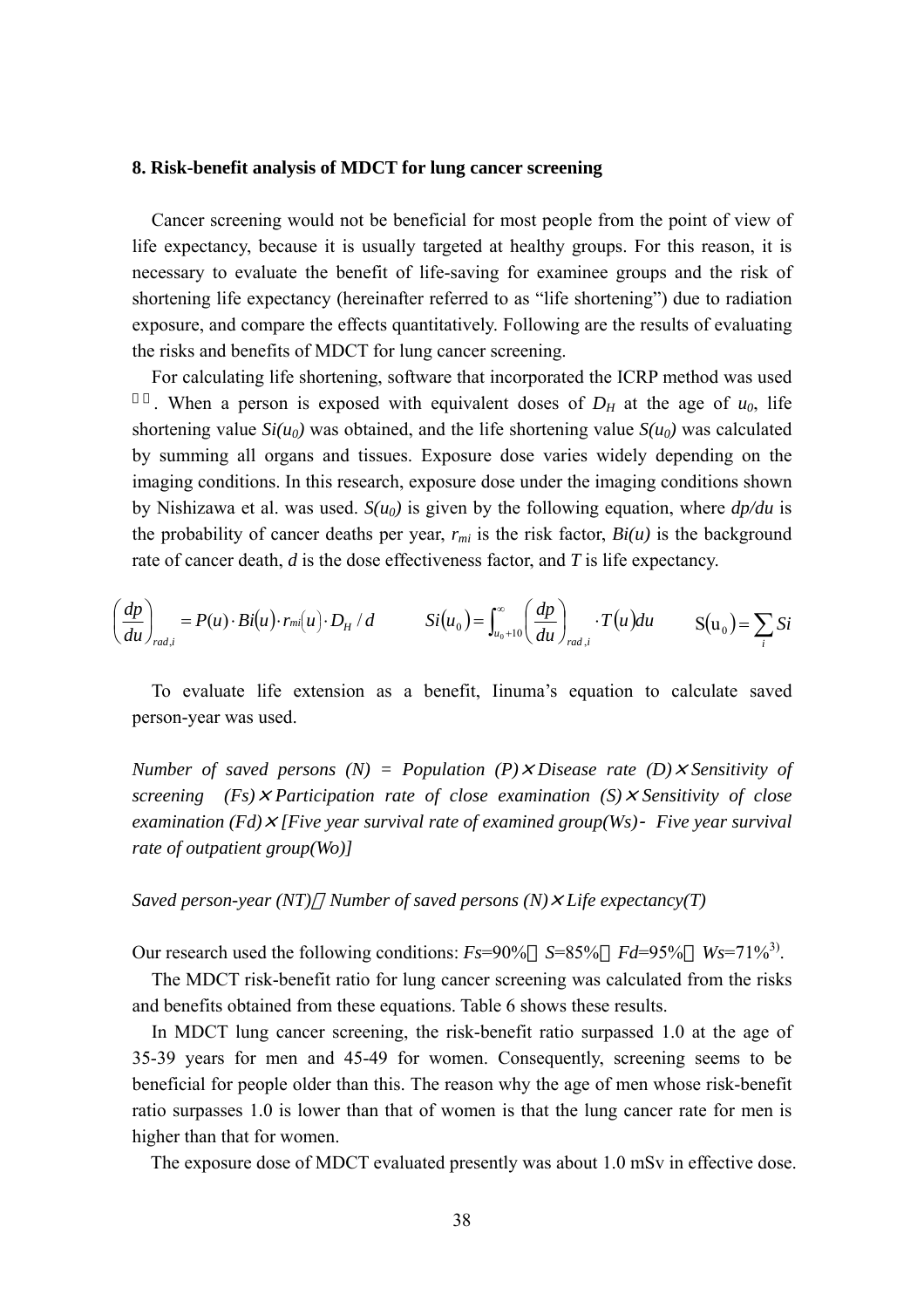Because exposure dose and sensitivity are related to each other, we believe that it is necessary to discuss appropriate imaging conditions by considering this relationship.

| Age      | Male   | Female |
|----------|--------|--------|
| 24<br>20 | 0. O4  | Q 01   |
| 25<br>29 | 0.08   | 0.05   |
| 30 34    | 0.38   | 0.12   |
| 35<br>39 | 1.54   | 0. 24  |
| 40<br>44 | 1.35   | 0.54   |
| 45<br>49 | 244    | 1.07   |
| 50<br>54 | 4.01   | 1.82   |
| 55<br>59 | 6.53   | 280    |
| 60<br>64 | 1367   | 3.95   |
| 65<br>69 | 22. 37 | 5.15   |
| 70<br>74 | 64.86  | 10.81  |
| 75<br>79 | 59.64  | 11.28  |
| 80<br>84 | 277.55 | 42.70  |
| 85<br>89 | 19266  | 33.94  |

Table 6 MDCT Risk-Benefit ratio for lung cancer screening

#### References

- 1) Japan Radioisotope Association ICRP Publication 60: 1990 Recommendations of the International Commission on Radiological Protection. Maruzen Co., Ltd. July 1, 1991
- 2) IINUMA, T. Analysis of risk-benefit and cost-efficiency of lung cancer screening with helical CT. *Jaspanese Journal of Cancer Clinics.* 45: 1097-1104, 1990
- 3) Sobue,T et al. Screening for lung cancer with low-dose helical computed tomography: Anti-Lung Cancer Association project. *J Clin Oncol* 2002 20: 911-920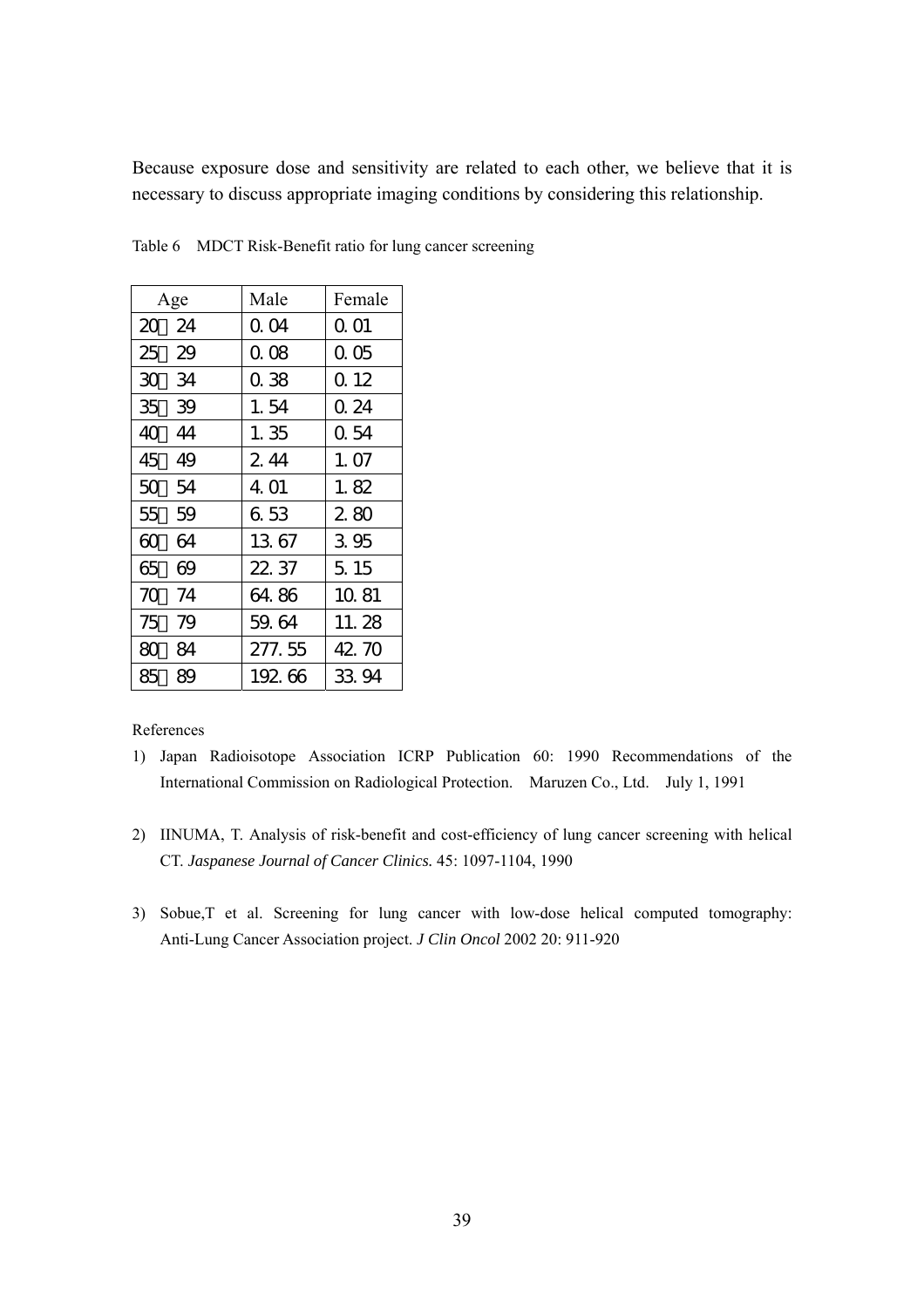# **9. Terminology**

1) **AEC: see** *CT-AEC* **below** (see Chapter 4, "Control of image quality and radiation exposure")

2) **CRT: cathode ray tube, or Braun tube**. In this manual, CRT is synonymous with *monitor* (see Chapter 5, "Equipment configuration").

3) **CT-AEC: computerized tomography-automatic exposure control**. In this manual, CT-AEC is synonymous with *automatic tube current controller* (see Chapter 4, "Control of image quality and radiation exposure").

4) **CTDI: CT Dose Index**. CTDI refers to radiation dose at the center slice acquired with MDCT. In this manual, CTDIw, which is a weighted average of center and peripheral, is used in accordance with the actual examination (see Chapter 2, "Imaging conditions," Chapter 3, "Radiation dosimetry").

5) **DAS: Data Acquisition System**. DAS is a system for converting detector output from analog to digital. In this manual, DAS may be used synonymously with the number of MDCT detector rows.

6) **LCD: liquid crystal display**. In this manual, LCD is synonymous with *monitor* (see Chapter 5, "Equipment configuration").

7) **MDCT: multi detector row CT**. MDCT is a helical CT that has multi-detector rows. In this manual, a CT that has not less than two detector rows is called MDCT. Notation which includes the number of rows, such as *4DAS*, sometimes is used (see all chapters).

8) **SDCT: single detector row CT**. SDCT is a helical CT that has a single detector row. Such a helical CT was only referred to later as SDCT, in contrast to MDCT. In this manual, conventional CT before helical CT is not included in SDCT (see all chapters).

9) **Automatic Tube Current Controller**. This system acquires optimal image quality by changing tube current according to the subject, thereby avoiding unnecessary excessive doses of radiation. Several systems, including Real EC and Auto-mAs, are available. Automatic tube current controller is synonymous with *CT-AEC* (see Chapter 4, "Control of image quality and radiation exposure").

10) **Single slice**. This refers to SDCT or images acquired with this system. In this manual, when *single slice* refers to the system rather than images, SDCT is used as a uniform notation. It is often used in colloquial language.

11) **Whole detector thickness**. This refers to the width of the detectors that are used. In the case of MDCT, it is the index showing the effective width of detectors that varies depending on the imaging conditions. Under 4 rows  $\times$  2 mm imaging conditions, the whole detector thickness is 8 mm (see Chapter 2, "Imaging conditions").

12) **Monitor**. This refers to the display device, such as CRT or LCD (see Chapter 6, "Imaging method").

13) **Pitch: see** *Pitch factor* **below** (see Chapter 2, "Imaging conditions")